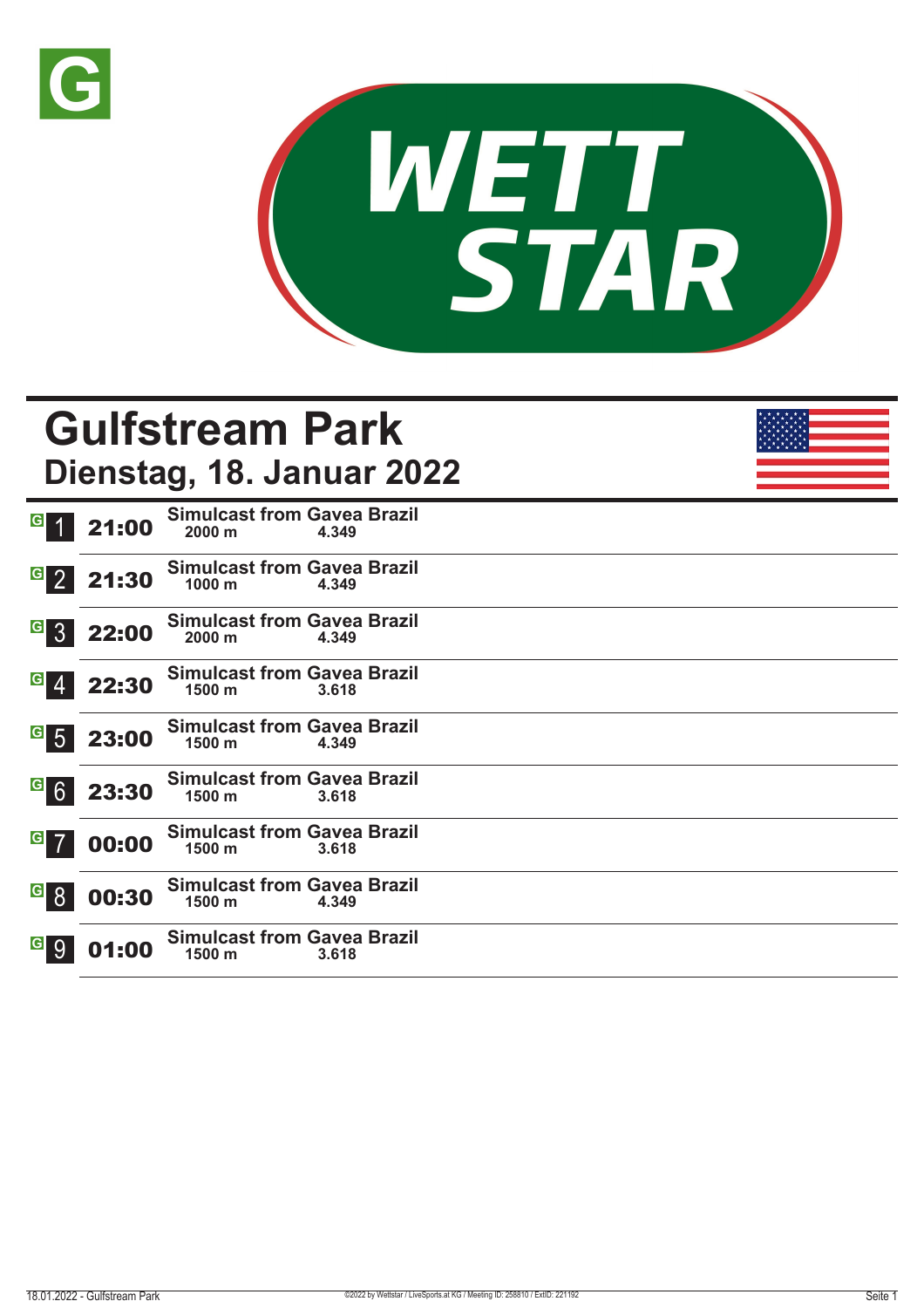| Alma Viva            | Herrera          | Just For You            | Ole Ola            | Smooth Operator     |  |
|----------------------|------------------|-------------------------|--------------------|---------------------|--|
| Aquarius             | I Saw Everything | King Rossi              | Olympic Lincoln    | Suecia              |  |
| Ascot                | In Line Fire     | King Six                | Olympicimpeachment | Tamirez             |  |
| <b>Back Bowls</b>    | Indian Tea       | Kodiak King             | Orelhas Pa         | Tapioca             |  |
| <b>Bitter Lawyer</b> | Inglenook        | <b>Kristal Palace</b>   | Orlando Bloom      | Tenue               |  |
| <b>Blue Fountain</b> | Ja Sou Feliz     | Long Journey            | Oshkosh B'gosh     | Toca Maradona       |  |
| Caraguata Do Sul     | Jackal           | Mas Que Nada            | Otima              | <b>Twenty Types</b> |  |
| Clijsters            | Jaeh             | McQueen                 | Our Captain Louis  | Unione              |  |
| Craque Billion       | Jamaicano        | Mente Brilhante         | Outlet             | Veredito            |  |
| Dark Johannes        | Janja Maraca     | Mr Boss                 | Pinduca            | Vibranium           |  |
| Dianus Prior         | Jazz Singer      | <b>Mystical Quality</b> | Pipe Master        | Volare              |  |
| Francimar Balada     | Jo-Ann Royal     | Nequinho Adilio         | Quero Vi           | Wanna Be Queen      |  |
| Genou                | Jolly-Su         | North Bound             | Quick Survivor     | Whitehead           |  |
| Gracious Me          | Jotabe           | Oberon                  | Saint Paul d'Vence | Woodhead            |  |
| Guri d'Anafer        | Jullipe          | Oberosfera              | Say You Say Me     | Yes Man             |  |
|                      |                  |                         |                    |                     |  |

#### **WANN STARTET IHR JOCKEY / FAHRER...**

| Acedenir Gulart                        | l.6.9     | Alexandre Araujo Duarte                      | 2.4.5.6 | Alexandre Correia Da Silva    | 3,5,6         |
|----------------------------------------|-----------|----------------------------------------------|---------|-------------------------------|---------------|
| Angelo M. De Souza                     | 4.7       | Breno Goncalves De Melo                      | 1.9     | Bruno Viana Queiroz           | 2.4,5,6,7,8,9 |
| Carlos Lavor                           | 2.3.4.5.8 | Claudinei Brum De Farias                     | 1.4.8   | Eduardo De Paula Neves        |               |
| Francisco Igo Alves Chaves             |           | Henderson Dos Santos Ferna 1,3,5,6,7,8,9     |         | Jean Pierre Leite             | 1,6,9         |
| Jorge Antonio Ricardo                  |           | Leandro Henrique Espindola 1,2,3,4,5,6,7,8,9 |         | Maikon Mesquita               | 3.7.9         |
| Marcelo De Chaves Goncalve 2,4,5,7,8,9 |           | Matheus Aquiar                               | 2.6.8   | Victor Samuel Paraguacuto R 7 |               |
| Victoria Dias Mota                     |           | Waldomiro De Souza Blandi                    | 2,4,5,9 | Wallison De Assis Pereira     |               |
| Wesley Matheus Cardoso                 | 5.8       | Wilkley De Assis Xavier                      | 2,3,7,9 |                               |               |
|                                        |           |                                              |         |                               |               |

#### **WANN STARTET IHR TRAINER...**

| Adelcio Menegolo              | 2.5   | Alvaro Emigdio Castillo       | 3.7         | Arno Hodecker Junior             |           | Bruno Estaitte Ulloa       |         |
|-------------------------------|-------|-------------------------------|-------------|----------------------------------|-----------|----------------------------|---------|
| C. Morgado Neto               | 5.8.9 | Christiano Florisbal Oliveira |             | Claudio Peixoto De Almeida       |           | Daniel Rogerio Peres       |         |
| Dendico Tosta Garcia Jr.      |       | Dulcino Guignoni              | 2,3,5,7,8,9 | Edson Ricardo Pereira            | 4.5.6.9   | Fabricio Borges            | 2.3.4.6 |
| Igor Do Canto Botelho         |       | Ildefonso Coelho De Souza     | 3.8         | Jaime Moniz Neto Barreto Ara 7.9 |           | Joelson Da Silva Pessanha  | 8       |
| Jose Antonio Dos Santos Lop 1 |       | Jose Ferreira Reis            | 4.7.9       | Jr. Roberto Luiz Morgado         | 2,5,7,8,9 | Julio Cezar Castro Sampaio | - 7.9   |
| Leonardo Jose Dos Reis        | 3.7   | Leopoldo Jose Curv            |             | Luis Esteves                     | 5.6.7.8.9 | Luiz Felipe Fernandes      | 2.6     |
| Luiz Guilherme Feijo Ulloa    | 3     | Marcelo Imbroisi Palhares     |             | Marcio Da Silva Rocha            | 4.9       | Marcus Aurelio Botelho     | 4.5.6.8 |
| Mauricio Fontoura Chaves      | 5.6   | Orlando Luiz Mico Silva       |             | Orlando Martins Fernandes Jr 6   |           | Renan Peixoto Marques      |         |
| Roberto Soares Da Silva       | 3.5   | Venancio Nahid                | 1.9         | Vitor De Souza Lahass            |           |                            |         |
|                               |       |                               |             |                                  |           |                            |         |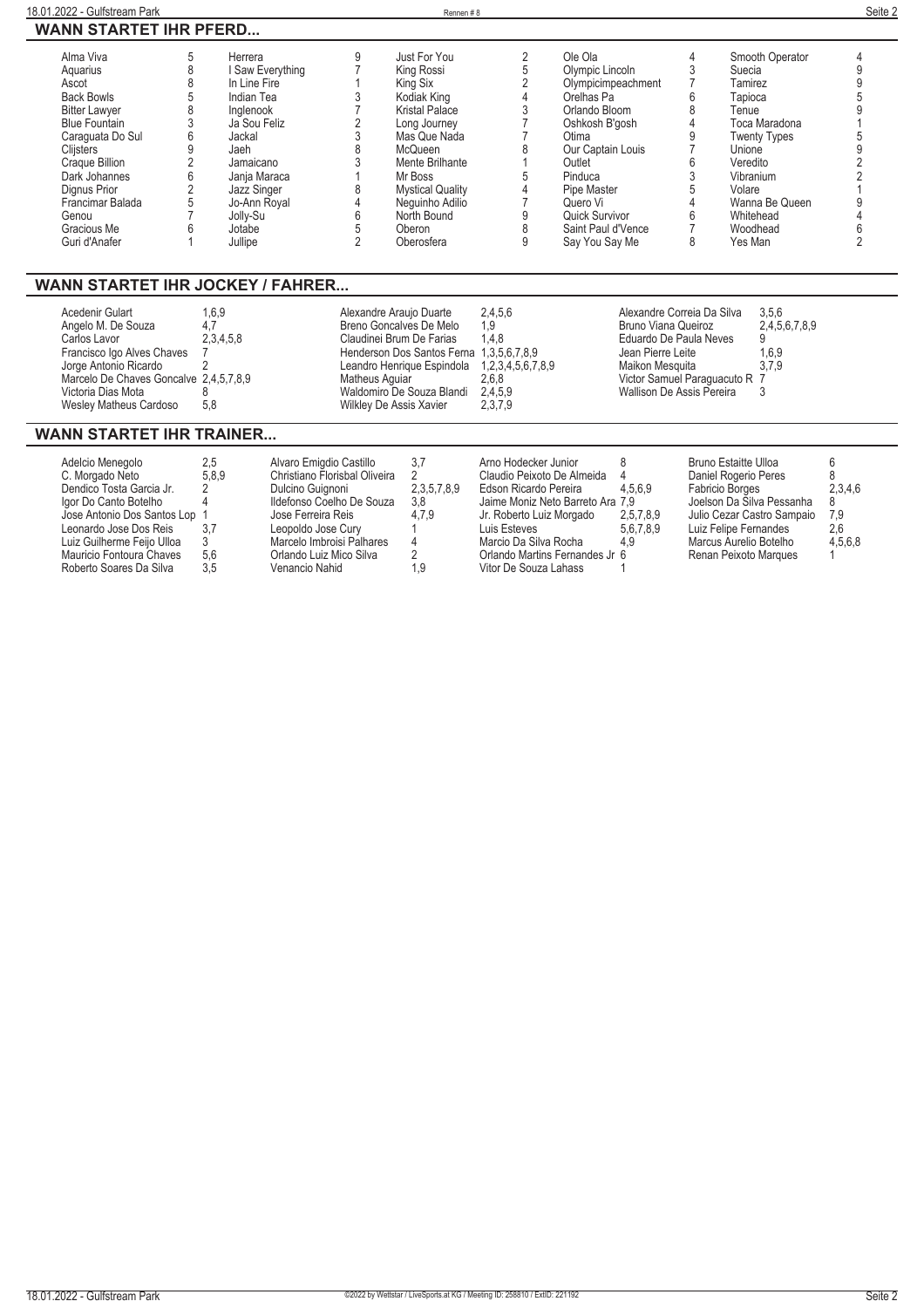## **Simulcast from Gavea Brazil**

**Rennpreis: 4.349**

**2000 m 4.349 Flach**



**SIMULCAST from Gavea, Brazil Race #1. To Wager Please ask for Gulfstream Race #1. Allowance, Open, 5 yo's & up, Dist. 2000 meters.** 

| 2000                    |                                                                          |           |                |      |                         |                                              |
|-------------------------|--------------------------------------------------------------------------|-----------|----------------|------|-------------------------|----------------------------------------------|
|                         | <b>Volare</b>                                                            |           |                |      |                         |                                              |
| 1                       | 6j. rotbraun H [BR] (Redattore - Veracite)                               | 20.12 Gva | 3              | 1600 | 4.4 Alexandre Duarte    | Agassi, Mente Brilhante (Brz), Volare (Brz)  |
|                         | Trainer: Renan Peixoto Marques                                           | 23.11 Gva | 3              | 1500 | 34,4 Alexandre Duarte   | Galaxy Runner, Agassi (Brz), Volare (Brz)    |
| 59.0                    | Besitzer: Stud Tavile                                                    | 14.11 Gva | 4              | 2000 | 17.3 Acedenir Gulart    | It Came From, Gotenks (Brz), Hamilton (Br    |
|                         |                                                                          | 25.10 Gva | 3              | 1600 | 13.3 Alexandre Duarte   | Caribean, Demonio (Brz), Volare (Brz)        |
| Box: 1<br>ML: 7,0       | <b>Acedenir Gulart</b>                                                   | 16.08 Gva | $\overline{7}$ | 1600 | 5.1 Acedenir Gulart     | Zubin Mehta, Inglenook (Brz), Mindfullness   |
|                         | <b>Toca Maradona</b>                                                     |           |                |      |                         |                                              |
| $\overline{\mathbf{2}}$ | 5j. rotbraun H [BR] (Kodiak Kowboy - Sonho D                             | 21.12 Gva | 5              | 1600 | 9.8 Alexandre Duarte    | Novo, Campeao Corunilha (Brz), Omakase       |
|                         | Trainer: Leopoldo Jose Cury                                              | 21.11 Gva | 3              | 1400 | 4.2 Alexandre Duarte    | Gloriosa Portela, Northern Court (Brz), Toc  |
| 55.8                    | Besitzer: Stud Carimillo                                                 | 08.11 Gva | 3              | 1500 | .8 Alexandre Duarte     | Golden Point, Imperador Da Gavea (Brz), F    |
|                         |                                                                          | 11.10 Gva | $\overline{2}$ | 1600 | 36,0 Alexandre Duarte   | Zanda, Toca Maradona (Brz), Albinoni (Brz)   |
| Box: 2<br>ML: 21,0      | <b>Jean Pierre Leite</b>                                                 | 06.09 Gva | 1              | 1400 | 5.3 Bernardo Pinheiro   | Toca Maradona , Omakase Osake (Brz), Ful     |
|                         | <b>Guri d'Anafer</b>                                                     |           |                |      |                         |                                              |
| 3                       | 5j. rotbraun H [BR] (Mutasallil - Molinara)                              | 21.12 Gva | 7              | 1500 | 3.8 Jorge Ricardo       | Zoom, Quick Survivor (Brz), Duck Dancer (    |
|                         | Trainer: Vitor De Souza Lahass                                           | 16.11 Gva | 1              | 1300 | 21,6 Jorge Ricardo      | Guri d'Anafer, Cape Good Hope (Brz), Roa     |
| 55.8                    | Besitzer: Stud Sao Jose Dos Bastioes                                     | 31.10 Gva | 4              | 1000 | 16.7 Anderson De Paiva  | Il Principe, Tica Blond (Brz), You Dash (Brz |
|                         |                                                                          | 17.10 Gva | 7              | 1300 | 5.3 Alexandre Duarte    | Nutella Do Iquassu, Ottoman (Brz), Time B    |
| Box: 3<br>ML: 51,0      | <b>Breno Goncalves De Melo</b>                                           | 29.08 Gva | 4              | 1000 | 42,6 Wilkley Xavier     | Regal Hesperus, Midnight Road (Brz), I'm A   |
|                         |                                                                          |           |                |      |                         |                                              |
|                         | <b>Mente Brilhante</b>                                                   | 20.12 Gva |                | 1600 |                         |                                              |
| 4                       | 6j. rotbraun H [BR] (Agnes Gold - Fire Heart)<br>Trainer: Venancio Nahid |           | 2<br>5         | 1500 | ,8 Leandro Henrique     | Agassi, Mente Brilhante (Brz), Volare (Brz)  |
| 59.0                    | Besitzer: Stud G 5                                                       | 23.11 Gva |                |      | 3.4 Waldomiro Blandi    | Galaxy Runner, Agassi (Brz), Volare (Brz)    |
|                         |                                                                          | 15.08 Gva | 4              | 3000 | 4,8 Waldomiro Blandi    | Adicionado, Noblesse You (Brz), Nero D'Av    |
| Box: 4                  | <b>Leandro Henrique Espindol</b>                                         | 12.07 Gva | 3              | 2000 | 1,0 Jorge Ricardo       | Nero D'Avola, Honest (Brz), Mente Brilhant   |
| ML: 12,0                |                                                                          | 30.05 Gva | 9              | 2000 | 6,5 Waldomiro Blandi    | Jackson Pollock, Ricky Ricardo (Brz), Impe   |
|                         | Janja Maraca                                                             |           |                |      |                         |                                              |
| 5                       | 5j. rotbraun H [BR] (Kodiak Kowboy - Victoria                            | 21.12 Gva | 1              | 1600 | 2,0 Leandro Henrique    | Janja Maraca, Jo-Ann Royal (Brz), Whitehe    |
|                         | Trainer: Vitor De Souza Lahass<br>Besitzer: Stud Burvel                  | 07.12 Gva | 4              | 1400 | 5.1 Alexandre Duarte    | Olympic Nedawi, Orelhas Pa (Brz), Whiteh     |
| 55.8                    |                                                                          | 08.11 Gva | 4              | 1400 | 4,2 Wilkley Xavier      | Algo Fantastic, Olympic Nedawi (Brz), Orel   |
|                         |                                                                          | 23.08 Gva | 3              | 1400 | 2.7 Wilkley Xavier      | Money Monster, Happy-Rich (Brz), Janja M     |
| Box: 5<br>ML: 9,0       | <b>Henderson Dos Santos Fer</b>                                          | 25.07 Gva | 5              | 1300 | 6,2 Leandro Henrique    | Caboclo K, Seu Pimenta (Brz), New Diamo      |
|                         | In Line Fire                                                             |           |                |      |                         |                                              |
| 6                       | 5j. rotbraun H [BR] (Wild Event - After Road)                            | 14.11 Gva | 7              | 2000 | 5.6 Henderson Fernandes | It Came From, Gotenks (Brz), Hamilton (Br    |
|                         | Trainer: Jose Antonio Dos Santos Lope                                    | 01.11 Gva | 4              | 2000 | 12.0 Muriel Machado     | Albinoni, Comet Winner (Brz), Gotenks (Brz   |
| 59.0                    | Besitzer: Stud Do Vale                                                   | 03.10 Gva | 1              | 1500 | 3.4 Marcelo Goncalves   | In Line Fire, Chartron (Brz), Rioteamo (Brz) |
|                         |                                                                          | 17.08 Gva | $\overline{2}$ | 1500 | 4.0 Henderson Fernandes | Awesome Poker, In Line Fire (Brz), Finally   |
| Box: 6<br>ML: 9,0       | <b>Claudinei Brum De Farias</b>                                          | 22.06 Gva | 4              | 1500 | 4,2 Claudinei Farias    | Golden Point, Awesome Poker (Brz), Jean      |
| Ergebnis:               | Quoten:                                                                  |           |                |      |                         |                                              |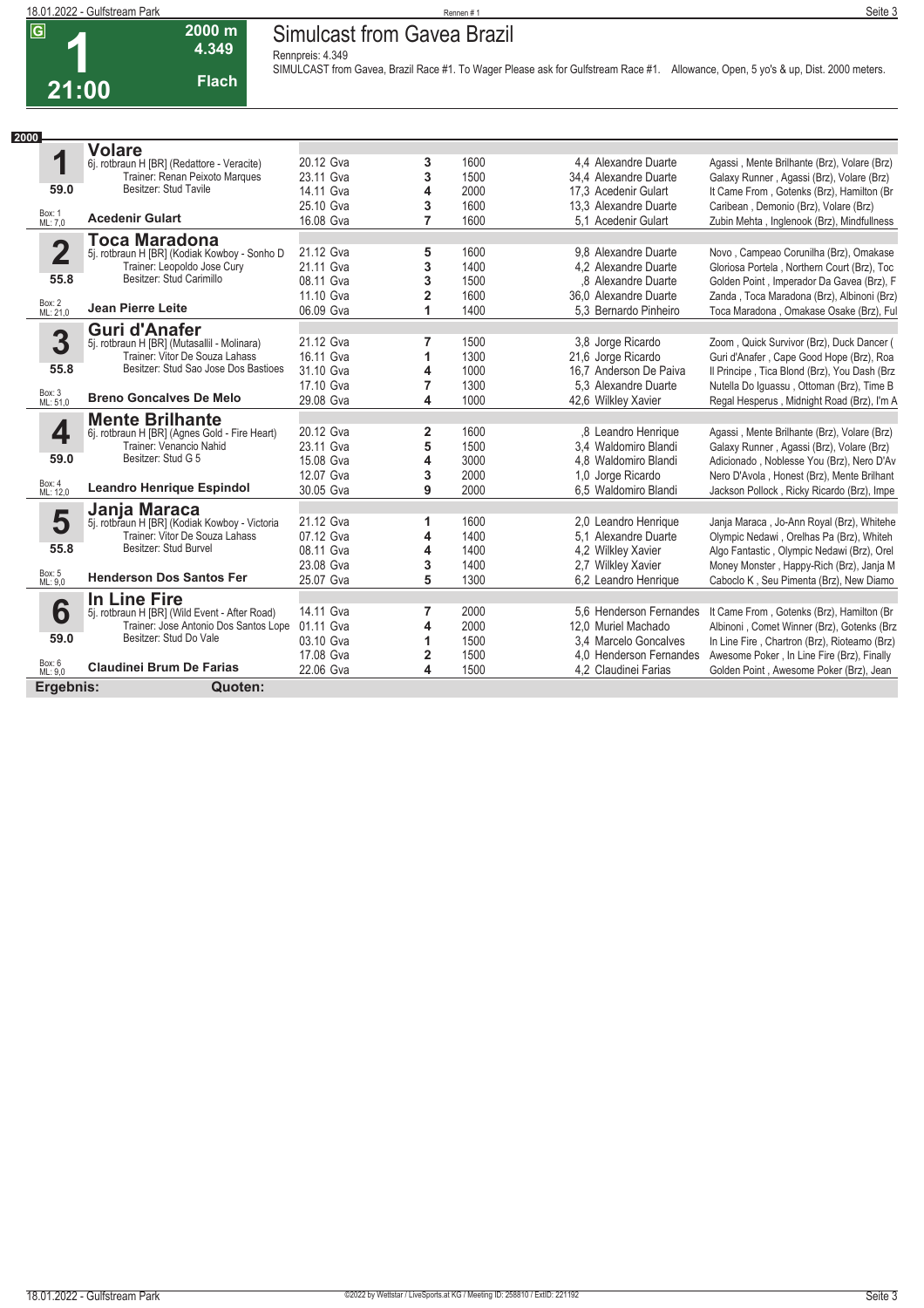**21:30**

## **Simulcast from Gavea Brazil**

**Rennpreis: 4.349**



**SIMULCAST from Gavea, Brazil Race #2. To Wager Please ask for Gulfstream Race #2. Allowance, Open, 4 yo, Dist. 1000 meters.** 

| 18.01.2022 - Gulfstream Park |                  | Rennen#:                               | Seite 4 |
|------------------------------|------------------|----------------------------------------|---------|
| $\overline{G}$               | $ 000 \rangle$ m | <b>Brazil</b><br>Simulcast from Gavea∃ |         |

| 1000                    |                                                                                            |                        |                         |              |                                              |                                                                                           |
|-------------------------|--------------------------------------------------------------------------------------------|------------------------|-------------------------|--------------|----------------------------------------------|-------------------------------------------------------------------------------------------|
|                         | <b>Yes Man</b>                                                                             |                        |                         |              |                                              |                                                                                           |
| 1                       | 4j. rotbraun H [BR] (Hendrix - Outra Nenen)                                                | 12.12 Gva              | 2                       | 1000         | 11,8 Carlos Lavor                            | Vibranium, Yes Man (Brz), Justo Desejo (Br                                                |
|                         | Trainer: Orlando Luiz Mico Silva                                                           | 14.11 Gva              | 3                       | 1300         | 11,3 Carlos Lavor                            | Bright Koller, Don Haidar (Brz), Yes Man (B                                               |
| 54.9                    | Besitzer: Mari E Malu Stud Gui                                                             | 17.10 Gva              | 4                       | 1300         | 39,9 Alexandre Duarte                        | Jeito Seu, Riobravo (Brz), Ja Sei Namorar (                                               |
|                         |                                                                                            | 19.09 Gva              | 5                       | 1300         | 17,2 Matheus Aguiar                          | Ice Chocolat, Air Ball(Brz), Riobravo (Brz)                                               |
| Box: 1<br>ML: 51,0      | <b>Carlos Lavor</b>                                                                        | 31.08 Gva              | 1                       | 1400         | 5,6 Matheus Aguiar                           | Yes Man, Olympic Laramie (Brz), Indian-Te                                                 |
|                         | <b>Dignus Prior</b>                                                                        |                        |                         |              |                                              |                                                                                           |
| $\overline{\mathbf{2}}$ | 4j. rotbraun H [BR] (Norway Boy - Batuta)                                                  | 06.12 Gva              | 1                       | 1000         | 1,1 Jorge Ricardo                            | Dignus Prior, Storm Heart (Brz), Persiano (                                               |
|                         | Trainer: Dendico Tosta Garcia Jr.                                                          | 09.11 Gva              | 3                       | 1000         | 2,1 Matheus Aguiar                           | Vibranium, Ja Ja Ja (Brz), Dignus Prior (Brz                                              |
| 54.9                    | Besitzer: Haras Uberlandia                                                                 | 10.10 Gva              | 3                       | 1000         | 6,7 Bruno Queiroz                            | Ilheus Is Back, Jean Pierre (Brz), Dignus Pr                                              |
| Box: 2<br>ML: 31,0      | Jorge Antonio Ricardo                                                                      | 11.09 Cid              | 4                       | 1000         | 1.5 Jeane Alves                              | Crisantemo, Pool Game (Brz), Soy Negro (                                                  |
|                         |                                                                                            | 24.07 Cid              | 2                       | 1000         | 3,5 Jeane Alves                              | Gol Do Jaguarete, Dignus Prior (Brz), Parti                                               |
| 3                       | <b>Just For You</b>                                                                        | 14.11 Gva              | $\overline{7}$          | 1000         | 2.0 Bruno Queiroz                            | Jelly Bean, Adega Zip (Brz), Lomar (Brz)                                                  |
|                         | 4j. rotbraun S [BR] (Put It Back - Special Class<br>Trainer: Christiano Florisbal Oliveira | 03.10 Gva              | 1                       | 1000         | .1 Marcelo Goncalves                         | Just For You, Ja Sou Feliz (Brz), Love You                                                |
| 55.8                    | Besitzer: Haras Santa Maria De Araras                                                      |                        |                         |              |                                              |                                                                                           |
|                         |                                                                                            | 27.06 Gva              | 12                      | 1600         | 1,8 Leandro Henrique                         | Macadamia, Just Like (Brz), Regal Tight (Br                                               |
| Box: 3<br>ML: 3,0       | <b>Bruno Viana Queiroz</b>                                                                 | 10.04 Gva<br>08.03 Gva | 5<br>1                  | 1400<br>1000 | 6,1 Leandro Henrique<br>,4 Bruno Queiroz     | Regal Tight, Ja Sei Namorar (Brz), Sentime                                                |
|                         |                                                                                            |                        |                         |              |                                              | Just For You, Jlo (Brz), Seeking The Stars (                                              |
| 4                       | <b>Jullipe</b><br>4j. kastanie S [BR] (Que Fenomeno - Caret W                              | 21.11 Gva              | 1                       | 1200         | 2,4 Valdinei Gil                             | Jullipe, Juju Salimeni (Brz), Ecout Moi (Brz)                                             |
|                         | Trainer: Dulcino Guignoni                                                                  | 17.08 Gva              | 1                       | 1100         | 3.2 Valdinei Gil                             | Jullipe, Jungle Mamba (Brz), Mahogany (Br                                                 |
| 55.8                    | Besitzer: Stud Embalagem                                                                   | 25.07 Gva              | $\overline{\mathbf{2}}$ | 1000         | 6.7 Valdinei Gil                             | Onca Chic, Jullipe (Brz), Furia Steka (Brz)                                               |
|                         |                                                                                            | 11.07 Gva              | 1                       | 1000         | 2,7 Valdinei Gil                             | Jullipe, Dance With Me (Brz), Linda Margari                                               |
| Box: 4<br>ML: 16,0      | <b>Matheus Aguiar</b>                                                                      |                        |                         |              |                                              |                                                                                           |
|                         | <b>Veredito</b>                                                                            |                        |                         |              |                                              |                                                                                           |
| 5                       | 4j. kastanie H [BR] (Desejado Thunder - Witch                                              | 09.01 Gva              | 6                       | 1100         | 30.8 Alexandre Duarte                        | Juju Salimeni, Zimbro (Brz), Once In A Lifet                                              |
|                         | Trainer: Fabricio Borges                                                                   | 29.11 Gva              | 5                       | 1000         | 19.8 Alexandre Duarte                        | Unorthodox, Overath (Brz), King Six (Brz)                                                 |
| 54.9                    | Besitzer: Haras Do Morro                                                                   | 25.10 Gva              | 1                       | 1100         | 1.7 Alexandre Duarte                         | Veredito, Paco Camino (Brz), Yours Timing                                                 |
|                         |                                                                                            | 20.09 Gva              | 3                       | 1100         | 2,3 Wilkley Xavier                           | Icone Junior, Dixieland (Brz), Veredito (Brz)                                             |
| Box: 5<br>ML: 51,0      | <b>Alexandre Araujo Duarte</b>                                                             | 09.08 Gva              | 5                       | 1100         | 1,9 Wilkley Xavier                           | Bright Koller, Icone Junior (Brz), First Wenz                                             |
|                         | <b>Vibranium</b>                                                                           |                        |                         |              |                                              |                                                                                           |
| 6                       | 4j. rotbraun H [BR] (Tiger Heart - Chiamata)                                               | 12.12 Gva              | 1                       | 1000         | 2,6 Waldomiro Blandi                         | Vibranium, Yes Man (Brz), Justo Desejo (Br                                                |
|                         | Trainer: Adelcio Menegolo                                                                  | 09.11 Gva              | 1                       | 1000         | 2,4 Leandro Henrique                         | Vibranium, Ja Ja Ja (Brz), Dignus Prior (Brz                                              |
| 58.1                    | Besitzer: Haras Cariri Pe / Stud Sampa                                                     | 10.10 Gva              | 5                       | 1000         | 9,9 Waldomiro Blandi                         | Ilheus Is Back, Jean Pierre (Brz), Dignus Pr                                              |
|                         |                                                                                            | 16.08 Gva              | 5                       | 1100         | 1,2 Wesley Silva Cardoso                     | Grande Forestry, Ilheus Is Back (Brz), Zimb                                               |
| Box: 6<br>ML: 26,0      | Waldomiro De Souza Blandi                                                                  | 26.06 Gva              | 5                       | 1000         | 5.7 Leandro Henrique                         | Riobravo, King Six (Brz), Dimitri (Brz)                                                   |
|                         | <b>Craque Billion</b>                                                                      |                        |                         |              |                                              |                                                                                           |
| 7                       | 4j. rotbraun W [BR] (Billion Dollar - Margarida                                            | 23.11 Gva              | 1                       | 1000         | 4,4 Jean Leite                               | Craque Billion, Golden Zip (Brz), Spice Moo                                               |
|                         | Trainer: Luiz Felipe Fernandes                                                             | 09.11 Gva              | 4                       | 1000         | 2.9 Alex Mota                                | Vibranium, Ja Ja Ja (Brz), Dignus Prior (Brz                                              |
| 54.9                    | Besitzer: Stud Guize                                                                       | 17.10 Gva              | 4                       | 1000         | 1.3 Alex Mota                                | Jet Class, Female's Trick (Brz), Gaia Prate                                               |
|                         |                                                                                            | 22.05 Cjd              | $\overline{2}$          | 1000         | 3.0 A. Silva                                 | King Terceiro, Craque Billion (Brz), Jagdalp                                              |
| Box: 7<br>ML: 31,0      | <b>Leandro Henrique Espindol</b>                                                           |                        |                         |              |                                              |                                                                                           |
|                         | <b>King Six</b>                                                                            | 12.12 Gva              |                         |              |                                              |                                                                                           |
| 8                       | 4j. rotbraun H [BR] (Siphon - Femena Bianca)<br>Trainer: Jr. Roberto Luiz Morgado          |                        | 4                       | 1000         | 4.4 Marcelo Goncalves                        | Vibranium, Yes Man (Brz), Justo Desejo (Br                                                |
| 54.9                    | Besitzer: Stud Vale Do Calembe                                                             | 29.11 Gva              | 3                       | 1000         | 6.7 Marcelo Goncalves                        | Unorthodox, Overath (Brz), King Six (Brz)                                                 |
|                         |                                                                                            | 17.10 Gva              | 5                       | 1300         | 4.0 Marcelo Goncalves                        | Jeito Seu, Riobravo (Brz), Ja Sei Namorar (                                               |
| Box: 8<br>ML: 13,0      | <b>Marcelo De Chaves Goncal</b>                                                            | 22.08 Gva<br>12.07 Gva | 1<br>3                  | 1000<br>1300 | ,5 Marcelo Goncalves<br>3.1 Wallison Pereira | King Six, Klingon (Brz), Ishtevish (Brz)<br>Joyful Occasion, Falstaff (Brz), King Six (Br |
|                         | Ja Sou Feliz                                                                               |                        |                         |              |                                              |                                                                                           |
| 9                       | 4j. rotbraun S [BR] (Wild Event - Requebra)                                                | 29.11 Gva              | 1                       | 1000         | ,9 Bruno Queiroz                             | Ja Sou Feliz, Love You Baby (Brz), Once In                                                |
|                         | Trainer: Christiano Florisbal Oliveira                                                     | 03.10 Gva              | 2                       | 1000         | ,1 Bruno Queiroz                             | Just For You, Ja Sou Feliz (Brz), Love You                                                |
| 55.8                    | Besitzer: Stud Santa Maria                                                                 | 05.09 Gva              | 3                       | 1000         | 1.5 Bruno Queiroz                            | Charme Koller, Justo Desejo (Brz), Ja Sou                                                 |
|                         |                                                                                            | 25.07 Gva              | 5                       | 1400         | .3 Anderson De Paiva                         | Uccellino Ribelle . In Your Dreams (Brz). OI                                              |
|                         |                                                                                            |                        |                         |              |                                              |                                                                                           |
| Box: 9<br>ML: 3,0       | <b>Wilkley De Assis Xavier</b>                                                             | 30.05 Gva              | 1                       | 1000         | .2 Bruno Queiroz                             | Ja Sou Feliz, Orleans Dancer (Brz), Furia S                                               |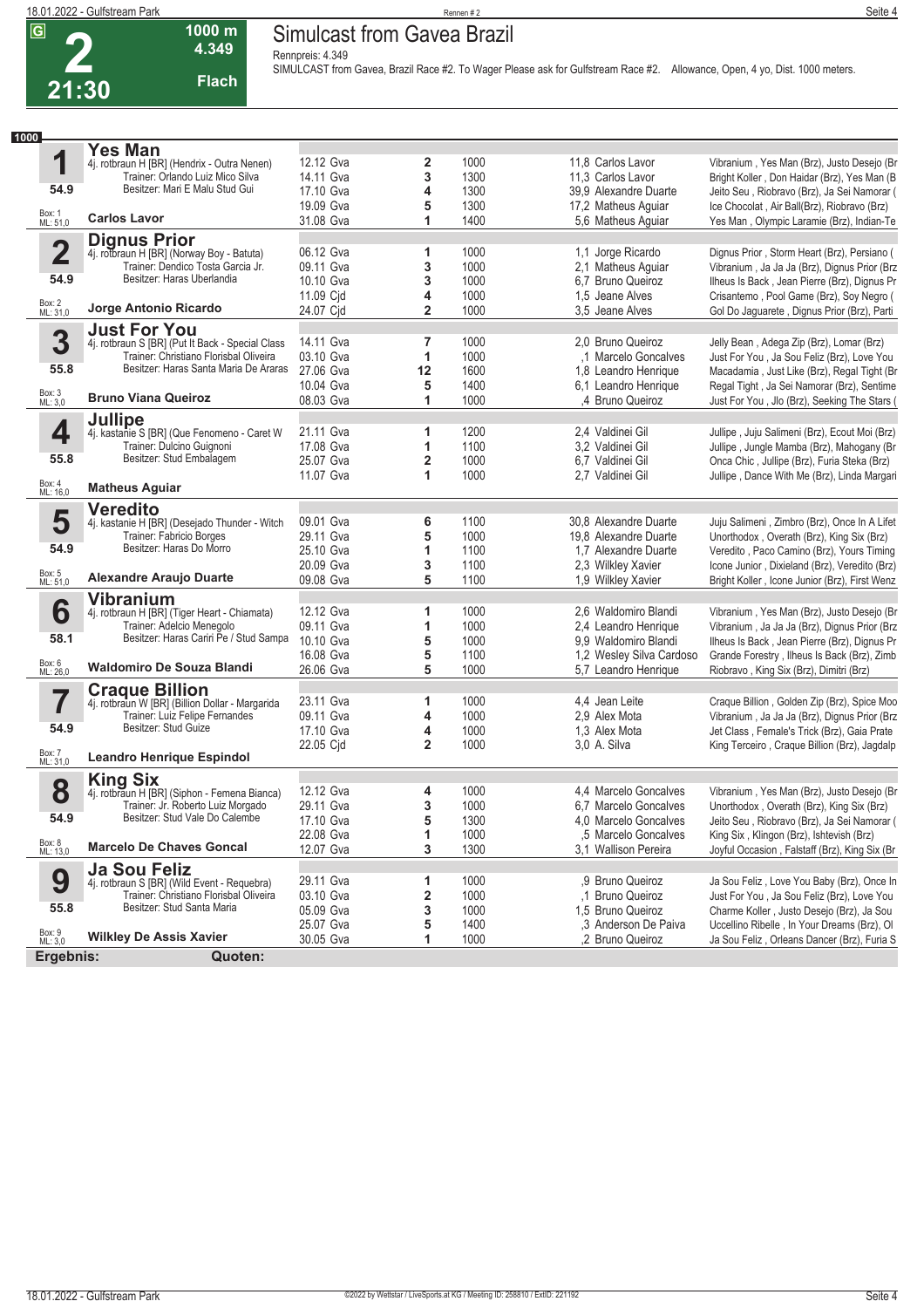**7**

**57.2**

Box: 7 ML: 11,0

**Pinduca**

4j. rotbraun H [BR] (Victory Is Ours - View To Trainer: Ildefonso Coelho De Souza

Besitzer: Stud Danga **Alexandre Correia Da Silva**

**Ergebnis: Quoten:**

**2000**

#### **Simulcast from Gavea Brazil**

**Rennpreis: 4.349**

**22:00**

**2000 m 4.349** 

**Flach**

**SIMULCAST from Gavea, Brazil Race #3. To Wager Please ask for Gulfstream Race #3. Allowance, Open, 4 yo, Dist. 2000 meters.** 

20.12 Gva **6** 1400 11,0 Claudinei Farias Partido Alto , Kicker Rock (Brz), Barbaro Gl<br>15.11 Gva 1200 2,6 Alexandre Correia Pinduca , Rick Prince (Brz), Open Bar (Brz)<br>11.10 Gva 3 1400 5,1 Muriel Machado Juju Salimeni , Ope

11.10 Gva **3** 1400 5,1 Muriel Machado Juju Salimeni , Open Bar (Brz), Pinduca (Br 03.08 Gva **6** 1400 10,2 Anderson De Paiva Don I Ask , Ice Chocolat (Brz), Johnny Go (<br>13.06 Gva **3** 1300 1.6 Alexandre Correia Dragster , Oscarito (Brz), Pinduca (Brz)

|                         | <b>Olympic Lincoln</b>                          |           |                |      |                                                                        |
|-------------------------|-------------------------------------------------|-----------|----------------|------|------------------------------------------------------------------------|
| 1                       | 4j. kastanie H [BR] (Drosselmeyer - Olympic S   | 28.11 Gva | 8              | 2000 | 4.8 Ivan Espindola<br>Dragster, Olympic Laramie (Brz), Jorel (Brz)     |
|                         | Trainer: Dulcino Guignoni                       | 12.10 Gva | 1              | 2000 | ,2 Ivan Espindola<br>Olympic Lincoln, Organico (Brz), Salty Dog        |
| 57.2                    | Besitzer: Stud H & R                            | 10.05 Gva | 2              | 1400 | 4,0 Maikon Mesquita<br>Pas De Problem, Olympic Lincoln (Brz), Pri      |
|                         |                                                 | 11.04 Gva | 11             | 1400 | 5.7 Valdinei Gil<br>Christian Law, Saint Barth (Brz), Tarin (Brz)      |
| Box: 1<br>ML: 3,0       | <b>Leandro Henrique Espindol</b>                |           |                |      |                                                                        |
|                         | <b>Jackal</b>                                   |           |                |      |                                                                        |
| $\overline{\mathbf{2}}$ | 4j. rotbraun H [BR] (Catch A Flight - Rubia Del | 30.11 Gva | 6              | 1400 | 2.7 Marcelo Goncalves<br>Jumping Flight, Small Talk (Brz), Prince Ko   |
|                         | Trainer: Alvaro Emigdio Castillo                | 17.10 Gva | 9              | 2000 | 3.0 Francisco Chaves<br>Planetario, Jungle King (Brz), Impiedoso (B    |
| 57.2                    | Besitzer: Stud Happy Again                      | 19.09 Gva | 10             | 2000 | 2,8 Muriel Machado<br>Planetario, Impiedoso (Brz), Sugar Daddy (       |
|                         |                                                 | 31.08 Gva | 1              | 1400 | 2.6 Muriel Machado<br>Jackal, You Tiger (Brz), Spice Moon (Brz)        |
| Box: 2<br>ML: 11,0      | <b>Henderson Dos Santos Fer</b>                 | 03.08 Gva | 7              | 1400 | 13.2 Muriel Machado<br>Oscarito, Youdobest (Brz), Ja Ja Ja (Brz)       |
|                         | <b>Indian Tea</b>                               |           |                |      |                                                                        |
| 3                       | 4j. rotbraun H [BR] (Vettori - Indy-Office)     | 19.12 Gva | 9              | 1600 | 28.4 Edson Ferreira<br>Online, Keep Koller (Brz), John Bull (Brz)      |
|                         | Trainer: Roberto Soares Da Silva                | 14.11 Gva | 1              | 1500 | 2,2 Maikon Mesquita<br>Indian-Tea, Papagallo (Brz), Espelho Do Ic      |
| 57.2                    | Besitzer: Stud Do Barone                        | 31.10 Gva | 2              | 1400 | 8,7 Maikon Mesquita<br>Don Haidar, Indian-Tea (Brz), Papagallo (B      |
|                         |                                                 | 11.10 Gva | $\overline{2}$ | 1300 | 4.2 Edson Ferreira<br>Barbaro Glory, Indian-Tea (Brz), Scirea (Br      |
| Box: 3<br>ML: 6,0       | <b>Maikon Mesquita</b>                          | 27.09 Gva | 4              | 1400 | 18,4 Edson Ferreira<br>Jamaicano, You Tiger (Brz), Intuito Campe       |
|                         | <b>Jamaicano</b>                                |           |                |      |                                                                        |
| 4                       | 4j. kastanie H [BR] (Adriano - Namoradinha)     | 27.09 Gva | 1              | 1400 | .6 Jose Da Silva<br>Jamaicano, You Tiger (Brz), Intuito Campe          |
|                         | Trainer: Leonardo Jose Dos Reis                 | 05.09 Gva | 6              | 1400 | 8.5 Marcelo Goncalves<br>lene Fortune, Jungle King (Brz), Alley-Oop    |
| 57.2                    | Besitzer: Paulo Henrique F.De Araujo            | 14.08 Gva | 7              | 1500 | 1.8 Acedenir Gulart<br>Don Cambay, Oceanico (Brz), Tapioca (Brz        |
|                         |                                                 | 06.06 Gva | 4              | 1600 | 8,5 Leandro Henrique<br>Orfeu Negro, Iene Fortune (Brz), Olympic L     |
| Box: 4<br>ML: 35,0      | <b>Wallison De Assis Pereira</b>                | 09.05 Gva | $\overline{7}$ | 1500 | 3.0 Henderson Fernandes<br>Oceano Azul, Saint Barth (Brz), Online (Brz |
|                         | <b>Kristal Palace</b>                           |           |                |      |                                                                        |
| 5                       | 4j. rotbraun S [BR] (Hat Trick - Venetian Boat) | 05.12 Gva | 2              | 1600 | 12,5 Wilkley Xavier<br>Chave Mestre, Kristal Palace (Brz), Joia Ca     |
|                         | Trainer: Fabricio Borges                        | 15.11 Gva | 1              | 1500 | 2,3 Wilkley Xavier<br>Kristal Palace, May Be She (Brz), Eu Acred       |
| 54.9                    | Besitzer: Haras Do Morro                        | 31.10 Gva | 3              | 1400 | 3.7 Bruno Queiroz<br>Koukas, Cocotinha De Bage (Brz), Kristal P        |
|                         |                                                 | 26.09 Gva | 2              | 1400 | 2.1 Bruno Queiroz<br>Blue Fountain, Kristal Palace (Brz), Jandaia      |
| Box: 5<br>ML: 5,0       | <b>Wilkley De Assis Xavier</b>                  | 02.07 Tar | 4              | 1300 | 12,8 A Sigueira<br>Magistrado, Invictus Gladiator (Brz), Magic         |
|                         | <b>Blue Fountain</b>                            |           |                |      |                                                                        |
| 6                       | 4j. rotbraun S [BR] (Adriano - Fonte Azul)      | 07.11 Gva | 10             | 1500 | 91,0 Carlos Lavor<br>Just Like, Judith (Brz), Justice Girl (Brz)       |
|                         | Trainer: Luiz Guilherme Feijo Ulloa             | 24.10 Gva | 5              | 1600 | 22.2 Carlos Lavor<br>Olympic Laramie, Aznavour (Brz), Indio Sur        |
| 54.9                    | Besitzer: Quintella & Genovesi                  | 26.09 Gva | 1              | 1400 | 3.2 Carlos Lavor<br>Blue Fountain, Kristal Palace (Brz), Jandaia       |
|                         |                                                 | 30.08 Gva | 3              | 1400 | 4.1 Carlos Lavor<br>Jade Power, Cocotinha De Bage (Brz), Blu           |
| Box: 6<br>ML: 13,0      | <b>Carlos Lavor</b>                             | 06.06 Gva | 8              | 1400 | 8.5 Carlos Lavor<br>Plata Pura, Lady Kovic (Brz), Bright Koller (      |

Pinduca, Rick Prince (Brz), Open Bar (Brz)

Dragster , Oscarito (Brz), Pinduca (Brz)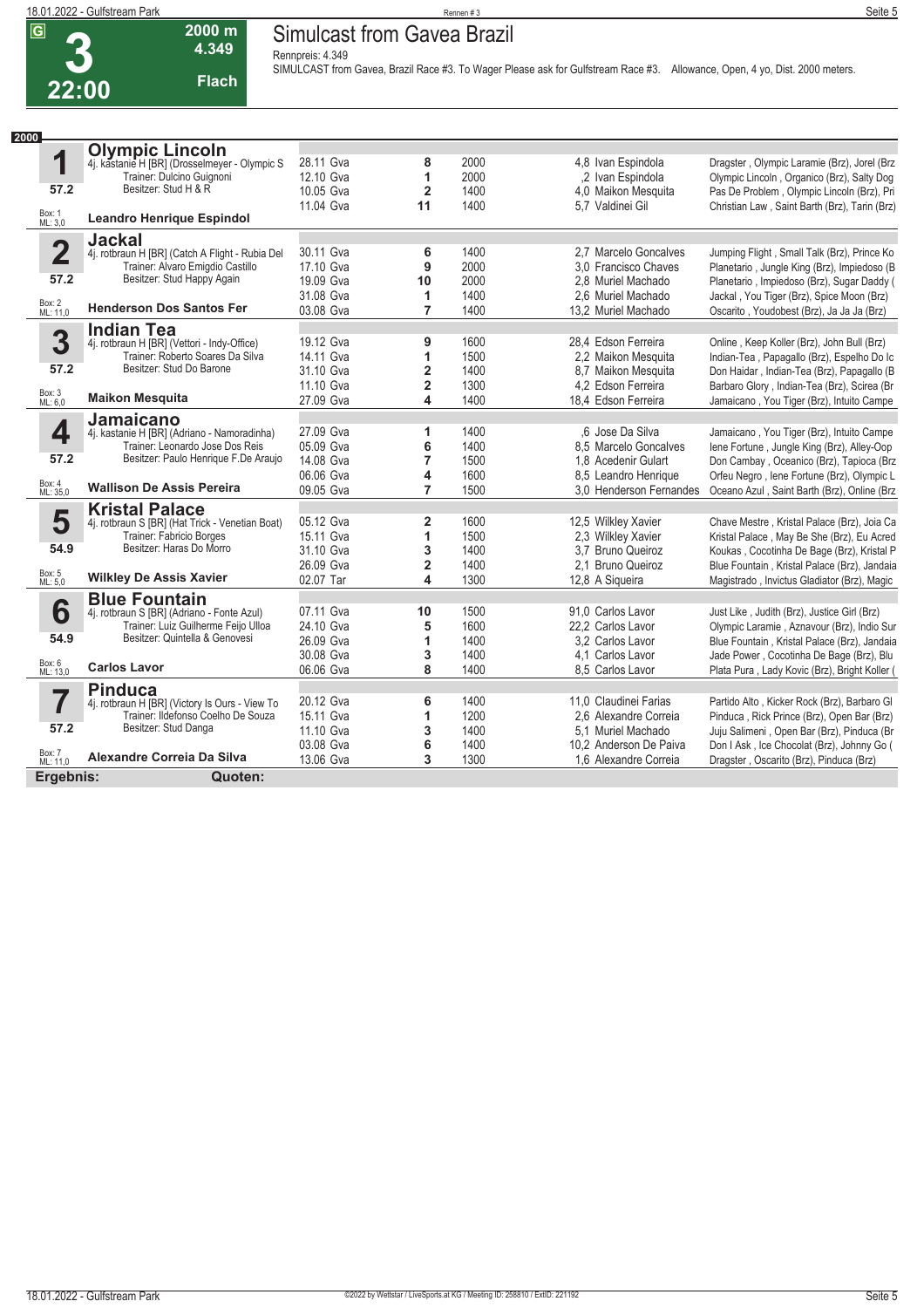# **Simulcast from Gavea Brazil**

**Rennpreis: 3.618**

**1500 m 3.618 Flach**

**4 22:30**

**SIMULCAST from Gavea, Brazil Race #4. To Wager Please ask for Gulfstream Race #4. Maiden, Open, 5 yo's & up, Dist. 1500 meters.** 

| Seite 6 |
|---------|
|         |
|         |
|         |

| 1500                    |                                                                       |           |                         |      |                        |                                               |
|-------------------------|-----------------------------------------------------------------------|-----------|-------------------------|------|------------------------|-----------------------------------------------|
|                         | <b>Mystical Quality</b>                                               |           |                         |      |                        |                                               |
| 1                       | 5j. kastanie S [BR] (Forestry - Qualidade Maxi                        | 07.12 Gva | $\overline{2}$          | 1400 | 2,5 Maikon Mesquita    | Ontogo, Mystical Quality (Brz), Mermann G     |
|                         | Trainer: Jose Ferreira Reis<br>Besitzer: Stud Eternamente Rio - Clark | 28.09 Gva | 3                       | 1500 | 1.3 Maikon Mesquita    | Furia Do Menna, Zig Zag (Brz), Mystical Qu    |
| 55.8                    |                                                                       | 20.07 Gva | $\overline{\mathbf{2}}$ | 1600 | 1.4 Bruno Queiroz      | Next To Next, Mystical Quality (Brz), Quick   |
|                         |                                                                       | 31.01 Gva | 8                       | 2000 | 7.8 Bruno Queiroz      | Non Merci, Costa Azzurra (Brz), The Sister    |
| Box: 1<br>ML: 4,0       | <b>Bruno Viana Queiroz</b>                                            | 20.12 Gva | 4                       | 2000 | 1,2 Bruno Queiroz      | Ribboninthesky, Imperatriz Agnes (Brz), Ri    |
|                         | <b>Jo-Ann Royal</b>                                                   |           |                         |      |                        |                                               |
| $\overline{\mathbf{2}}$ | 5j. kastanie S [BR] (Quick Road - Mania De Vo                         | 21.12 Gva | $\overline{2}$          | 1600 | 3,4 Jorge Ricardo      | Janja Maraca, Jo-Ann Royal (Brz), Whitehe     |
|                         | Trainer: Claudio Peixoto De Almeida                                   | 13.12 Gva | $\overline{\mathbf{2}}$ | 1300 | 4.2 Marcelo Goncalves  | Orozco, Jo-Ann Royal (Brz), Determined (B     |
| 55.8                    | Besitzer: Amarildo Reino De Lima                                      | 15.11 Gva | 3                       | 1400 | 1.8 Marcelo Goncalves  | Diva Do Jaguarete, Unione (Brz), Jo-Ann R     |
|                         |                                                                       | 08.11 Gva | 5                       | 1400 | 5.8 Alexandre Duarte   | Algo Fantastic, Olympic Nedawi (Brz), Orel    |
| Box: 2<br>ML: 6,0       | <b>Marcelo De Chaves Goncal</b>                                       | 18.10 Gva | $\overline{7}$          | 1400 | 1.4 Marcelo Goncalves  | Etiqueta, Traicao De Biriqui (Brz), Ja Fui (B |
|                         | Ole Ola                                                               |           |                         |      |                        |                                               |
| 3                       | 5j. rotbraun S [BR] (Hendrix - Hot)                                   | 30.08 Gva | 9                       | 1500 | 20,9 Waldomiro Blandi  | Rita Di Cascia, Casa Blanca (Arg), Best He    |
|                         | Trainer: Edson Ricardo Pereira                                        | 19.07 Gva | 5                       | 1600 | 7,4 Waldomiro Blandi   | Reine Luiza, It's A Bee (Brz), Costa Azzurra  |
| 55.8                    | Besitzer: Haras Nacional                                              | 05.07 Gva | 6                       | 1300 | 7.5 Juan Pablo Lemos   | Joatinga, Isa Bey (Brz), Caribbean Princess   |
|                         |                                                                       | 14.06 Gva | $\overline{\mathbf{2}}$ | 1300 | 12.8 Bruno Queiroz     | Paris Seis, Ole Ola (Brz), Ir E Vir (Brz)     |
| Box: 3<br>ML: 4,0       | <b>Alexandre Araujo Duarte</b>                                        | 01.03 Gva | 5                       | 1000 | 6.9 Bruno Queiroz      | Tatuada Soy, Day Lady (Brz), I Wanted Wi      |
|                         | <b>Oshkosh B'gosh</b>                                                 |           |                         |      |                        |                                               |
| 3<br>A                  | 5j. rotbraun H [BR] (Elmustanser - La Madelei                         | 07.12 Gva | $\overline{7}$          | 1400 | 5.0 Waldomiro Blandi   | Olympic Nedawi, Orelhas Pa (Brz), Whiteh      |
|                         | Trainer: Marcus Aurelio Botelho                                       | 11.01 Gva | 3                       | 1300 | 4.0 Waldomiro Blandi   | Notorious, Cape Good Hope (Brz), Oshkos       |
| 58.1                    | Besitzer: Haras Nacional                                              | 06.12 Gva | $\overline{\mathbf{4}}$ | 1300 | 8.5 Waldomiro Blandi   | Goldmark, Cape Good Hope (Brz), Nerd (B       |
|                         |                                                                       | 21.06 Gva | 9                       | 1500 | 76,7 Anderson De Paiva | Nepal, Playa Los Ingleses (Brz), Illeso (Brz) |
| Box: 4<br>ML: 4,0       | Waldomiro De Souza Blandi                                             |           |                         |      |                        |                                               |
|                         | <b>Smooth Operator</b>                                                |           |                         |      |                        |                                               |
| 4                       | 5j. rotbraun H [BR] (Pioneering - Buffer)                             | 07.12 Gva | 5                       | 1400 | 1,9 Wilkley Xavier     | Olympic Nedawi, Orelhas Pa (Brz), Whiteh      |
|                         | Trainer: Fabricio Borges                                              | 21.11 Gva | 4                       | 1500 | .1 Leandro Henrique    | Wanna Be Queen, Whitehead (Brz), Olympi       |
| 58.1                    | Besitzer: Coudelaria Baptista                                         | 24.10 Gva | 4                       | 1500 | .1 Bruno Queiroz       | Omakase Osake, Orelhas Pa (Brz), Olympi       |
|                         |                                                                       | 25.09 Tar | 5                       | 1800 | 1,2 M. Ribeiro         | Macho Coach, Tricky Step (Brz), Modigliani    |
| Box: 5<br>ML: 5,0       | Angelo M. De Souza                                                    | 23.07 Tar | 3                       | 1400 | 1,9 Bruno Queiroz      | Quanto Luxo, Seven Time (Brz), Smooth O       |
|                         |                                                                       |           |                         |      |                        |                                               |
| 5                       | Kodiak King<br>6j. rotbraun H [BR] (Kodiak Kowboy - Disseme           | 20.12 Gva | 5                       | 1600 | 32.9 Marcelo Goncalves | Unione, Olympic Hotel (Brz), North Bound (    |
|                         | Trainer: Marcelo Imbroisi Palhares                                    | 28.11 Gva | $\overline{7}$          | 1300 | 25,4 Carlos Franca     | Tiberius, Luxflex (Brz), Maquina Do Raul (B   |
| 54.9                    | Besitzer: Jose Renato Cruz E Tucci                                    | 08.11 Gva | 5                       | 1400 | 4.6 Bruno Queiroz      | Campeao Corunilha, Quero Vi (Brz), Dark J     |
|                         |                                                                       | 04.10 Gva | 5                       | 1300 | 21.1 Anderson De Paiva | Bolt Shot, Magnum Do Iguassu (Brz), Tiberi    |
| Box: 6<br>ML: 31,0      | <b>Leandro Henrique Espindol</b>                                      | 30.08 Gva | $\overline{2}$          | 1400 | 30.8 Edson Ferreira    | Hamilton, Kodiak King (Brz), Luke (Brz)       |
|                         | Whitehead                                                             |           |                         |      |                        |                                               |
| 6                       | 5j. kastanie H [BR] (Kodiak Kowboy - Ojos De                          | 21.12 Gva | 3                       | 1600 | 2.9 Claudinei Farias   | Janja Maraca, Jo-Ann Royal (Brz), Whitehe     |
|                         | Trainer: Igor Do Canto Botelho                                        | 07.12 Gva | 3                       | 1400 | 6.5 Marcelo Goncalves  | Olympic Nedawi, Orelhas Pa (Brz), Whiteh      |
| 58.1                    | Besitzer: Israel Cristiano Coelho                                     | 21.11 Gva | $\overline{\mathbf{2}}$ | 1500 | 5.1 Claudinei Farias   | Wanna Be Queen, Whitehead (Brz), Olympi       |
|                         |                                                                       | 08.11 Gva | 4                       | 1300 | 38.4 Claudinei Farias  | Hortelao, Peleador Negro (Brz), Primeiro E    |
| Box: 7<br>ML: 5.0       | <b>Claudinei Brum De Farias</b>                                       | 17.08 Gva | 6                       | 1300 | 47,1 Matheus Aguiar    | Nico Do Iguassu, Fullpit (Brz), Furia Do Me   |
|                         |                                                                       |           |                         |      |                        |                                               |
| $\overline{\mathbf{Z}}$ | <b>Quero Vi</b><br>5j. rotbraun H [BR] (Redattore - Estrela Magic     | 08.11 Gva | $\mathbf{2}$            | 1400 | 6 Muriel Machado       | Campeao Corunilha, Quero Vi (Brz), Dark J     |
|                         | Trainer: Marcio Da Silva Rocha                                        | 24.10 Gva | 5                       | 1500 | 5.2 Muriel Machado     | Omakase Osake, Orelhas Pa (Brz), Olympi       |
| 58.1                    | Besitzer: Stud Vila Margarida                                         | 10.07 Cid | 4                       | 1600 | 5.9 M. Platini         | Rubirosa, Neto Ernesto (Brz), Nobu Netuno     |
|                         |                                                                       | 26.06 Cid | 4                       | 1800 | 2,1 M. Platini         | Ovo Maltine, Fantastic Boy (Brz), Quick Fe    |
| Box: 8<br>ML: 6,0       | <b>Carlos Lavor</b>                                                   | 05.06 Cjd | $\overline{2}$          | 1500 | 18,1 M. Platini        | Hip Star, Quero Vi (Brz), Baita Blade (Brz)   |
|                         |                                                                       |           |                         |      |                        |                                               |
| Ergebnis:               | Quoten:                                                               |           |                         |      |                        |                                               |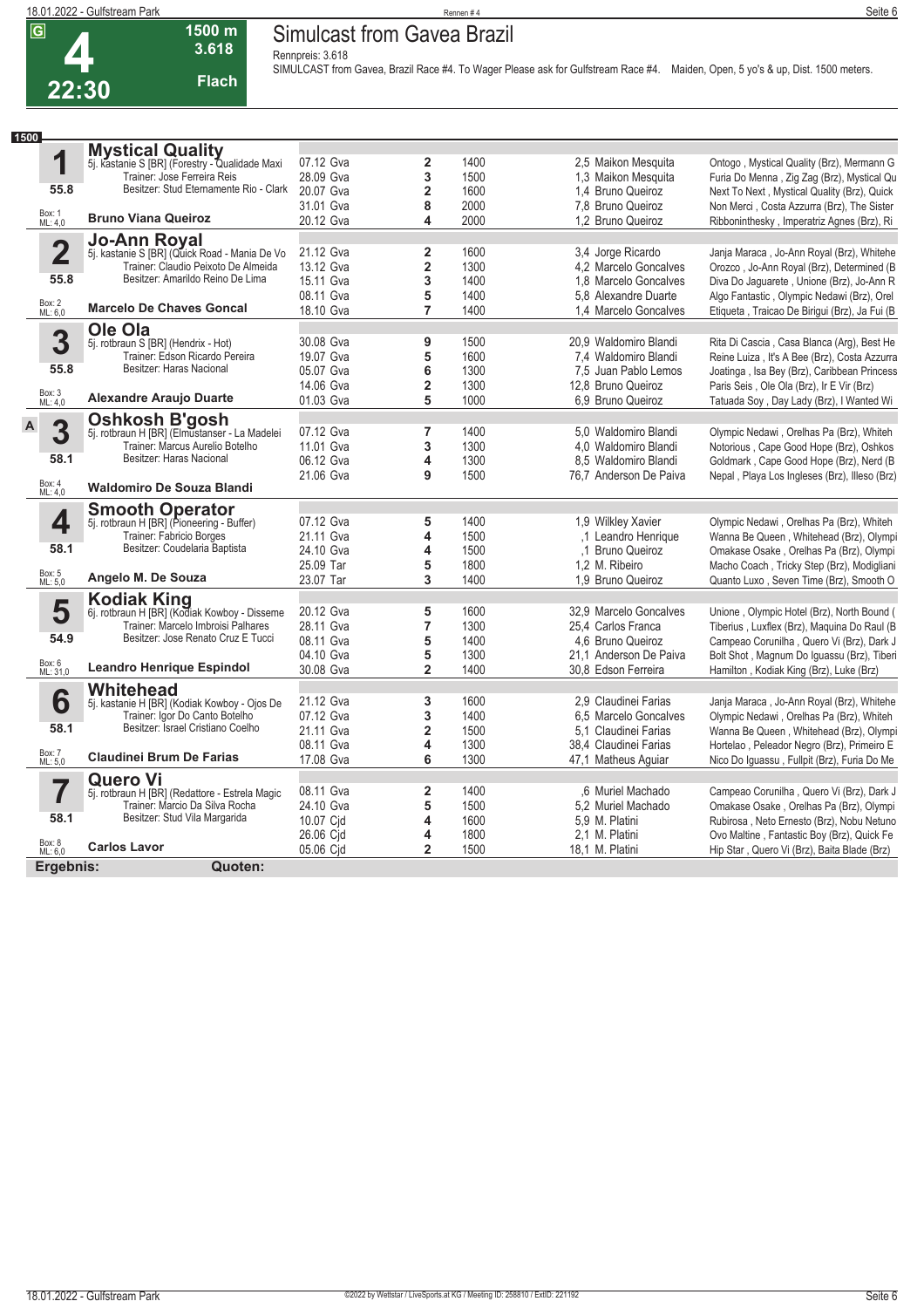**23:00**

# **Simulcast from Gavea Brazil**

**Rennpreis: 4.349**

**1500 m 4.349 Flach**

**SIMULCAST from Gavea, Brazil Race #5. To Wager Please ask for Gulfstream Race #5. Maiden, Open, 4 yo, Dist. 1500 meters.** 

| 1<br>20.12 Gva<br>2<br>1400<br>4,3 Bruno Queiroz<br>Peyton, Jotabe (Brz), Pipe Master (Brz)<br>4j. rotbraun H [BR] (Out Of Control - Safira Re<br>$\overline{\mathbf{2}}$<br>Trainer: Mauricio Fontoura Chaves<br>8.2 Alexandre Correia<br>29.11 Gva<br>1300<br>Jean Pierre, Jotabe (Brz), Esplendido (Brz)<br>Besitzer: Stud Embalagem<br>57.2<br>31.10 Gva<br>12<br>1400<br>35,2 Wallison Pereira<br>17.10 Gva<br>1000<br>11<br>18,3 Jean Leite<br>Box: 1<br>ML: 11,0<br><b>Bruno Viana Queiroz</b><br>11.10 Gva<br>$\overline{7}$<br>1200<br>10,5 Antonio Queiroz<br>Yours Timing, First Wenzel (Brz), Jig Jag (<br><b>King Rossi</b><br>$\overline{\mathbf{2}}$<br>19.12 Gva<br>1300<br>11<br>70,0 Alexandre Duarte<br>Just Belo, Jargon (Brz), Jumanji (Brz)<br>4j. rotbraun H [BR] (Joe Owen - Runner Glory)<br>Trainer: Edson Ricardo Pereira<br>Besitzer: Stud Maria Luar<br>57.2<br>Box: 2<br>ML: 11,0<br><b>Alexandre Araujo Duarte</b><br><b>Tapioca</b><br>3<br>14.08 Gva<br>3<br>1500<br>25.7 Marcelo Goncalves<br>4j. grau H [BR] (Salto - Fada Dos Dentes)<br>Don Cambay, Oceanico (Brz), Tapioca (Brz)<br>Trainer: Jr. Roberto Luiz Morgado<br>26.06 Gva<br>10<br>1400<br>3.8 Valdinei Gil<br>Jeromel, Jorel (Brz), Eivissa (Brz)<br>Besitzer: Haras Cariri Pe<br>57.2<br>23.05 Gva<br>1500<br>5,6 Leandro Henrique<br>Joker, Sugar Daddy (Brz), Olympic Login (<br>4<br>26.04 Gva<br>3<br>1400<br>,9 Valdinei Gil<br>Olympic Lost, Jokell (Brz), Tapioca (Brz)<br>Box: 3<br>ML: 9,0<br><b>Marcelo De Chaves Goncal</b><br>3<br>3,5 Leandro Henrique<br>07.03 Gva<br>1300<br>Keep Koller, Jamaicano (Brz), Tapioca (Brz<br><b>Alma Viva</b><br>4<br>1300<br>19.12 Gva<br>3<br>4,5 Bruno Queiroz<br>Pleno, Medshow (Brz), Alma Viva (Brz)<br>4j. kastanie H [BR] (Tiger Heart - Magic Storm)<br>Trainer: C. Morgado Neto<br>Besitzer: Fazenda Mondesir<br>57.2<br>Box: 4<br>ML: 5,0<br><b>Wesley Matheus Cardoso</b><br><b>Back Bowls</b><br>5<br>05.12 Gva<br>1400<br>3.4 Carlos Lavor<br>Uno Bello, Porcini (Brz), Back Bowls (Brz)<br>4j. kastanie H [BR] (Drosselmeyer - Paris Com<br>3<br>Trainer: Roberto Soares Da Silva<br>7<br>1300<br>23.11 Gva<br>15.5 Anderson De Paiva<br>Kicker Rock, Youtub (Brz), Kapo Buono (Br<br>Besitzer: Stud O Nacional<br>57.2<br>17.10 Gva<br>6<br>1000<br>12.6 Francisco Chaves<br>Jet Class, Female's Trick (Brz), Gaia Prate<br>Box: 5<br>ML: 13,0<br><b>Carlos Lavor</b><br><b>Mr Boss</b><br>6<br>12.12 Gva<br>1600<br>1,7 Valdinei Gil<br>2<br>Comandus, Mr Boss (Brz), Jury Of One (Br<br>4j. kastanie H [BR] (Acteon Man - Estrela Mon<br>Trainer: Dulcino Guignoni<br>5<br>26.09 Gva<br>1500<br>33,2 Valdinei Gil<br>Tarin, Pagliaro (Brz), Ishtevish (Brz)<br>Besitzer: Stud H & R<br>57.2<br>Box: 6<br>ML: 26,0<br><b>Leandro Henrique Espindol</b><br><b>Twenty Types</b><br>4j. rotbraun H [BR] (Vettori - Tritoletta)<br>7<br>12.12 Gva<br>6<br>1600<br>3,3 Leandro Henrique<br>Comandus, Mr Boss (Brz), Jury Of One (Br<br>Trainer: Marcus Aurelio Botelho<br>3<br>1400<br>15.11 Gva<br>2.4 Alexandre Correia<br>Pagliaro, Comandus (Brz), Twenty-Types (<br>57.2<br>Besitzer: Haras Sao Diogo<br>3<br>17.10 Gva<br>1500<br>36.4 Alexandre Correia<br>Falstaff, Italianni (Brz), Twenty-Types (Brz)<br>9<br>11.04 Gva<br>1400<br>141,9 Anderson De Paiva<br>Christian Law, Saint Barth (Brz), Tarin (Brz)<br>Box: 7<br>Alexandre Correia Da Silva<br>6<br>25.03 Gva<br>1400<br>100,8 Ivan Espindola<br>Outono Do Iguassu, Sugar Daddy (Brz), Im<br>ML: 5,0<br><b>Francimar Balada</b><br>8<br>19.12 Gva<br>1300<br>57,2 Marcelo Goncalves<br>Just Belo, Jargon (Brz), Jumanji (Brz)<br>4j. kastanie H [BR] (Courtier - Estrela Punk)<br>4<br>$\overline{7}$<br>Trainer: Adelcio Menegolo<br>28.11 Gva<br>1500<br>9,0 Leandro Henrique<br>Ju-Jit-Sue, Bitter Lawyer (Brz), Salty Dog (<br>Besitzer: Stud Rio-Recife<br>57.2<br>1200<br>15.11 Gva<br>4<br>Pinduca, Rick Prince (Brz), Open Bar (Brz)<br>7,2 Leandro Henrique<br>$\overline{\mathbf{7}}$<br>09.08 Gva<br>61,9 Henderson Fernandes Bright Koller, Icone Junior (Brz), First Wenz<br>1100<br>Box: 8<br>ML: 31,0<br><b>Henderson Dos Santos Fer</b><br>26.06 Gva<br>10<br>91,5 Bruno Queiroz<br>1000<br>Riobravo, King Six (Brz), Dimitri (Brz)<br><b>Pipe Master</b><br>9<br>20.12 Gva<br>1400<br>,3 Henderson Fernandes Peyton, Jotabe (Brz), Pipe Master (Brz)<br>3<br>4j. rotbraun H [BR] (Il Doge - Inception)<br>Trainer: Luis Esteves<br>57.2<br>Besitzer: Stud Red Rafa<br>Box: 9<br>ML: 13,0<br><b>Waldomiro De Souza Blandi</b><br>Ergebnis: | 1500 |               |  |  |                                             |
|----------------------------------------------------------------------------------------------------------------------------------------------------------------------------------------------------------------------------------------------------------------------------------------------------------------------------------------------------------------------------------------------------------------------------------------------------------------------------------------------------------------------------------------------------------------------------------------------------------------------------------------------------------------------------------------------------------------------------------------------------------------------------------------------------------------------------------------------------------------------------------------------------------------------------------------------------------------------------------------------------------------------------------------------------------------------------------------------------------------------------------------------------------------------------------------------------------------------------------------------------------------------------------------------------------------------------------------------------------------------------------------------------------------------------------------------------------------------------------------------------------------------------------------------------------------------------------------------------------------------------------------------------------------------------------------------------------------------------------------------------------------------------------------------------------------------------------------------------------------------------------------------------------------------------------------------------------------------------------------------------------------------------------------------------------------------------------------------------------------------------------------------------------------------------------------------------------------------------------------------------------------------------------------------------------------------------------------------------------------------------------------------------------------------------------------------------------------------------------------------------------------------------------------------------------------------------------------------------------------------------------------------------------------------------------------------------------------------------------------------------------------------------------------------------------------------------------------------------------------------------------------------------------------------------------------------------------------------------------------------------------------------------------------------------------------------------------------------------------------------------------------------------------------------------------------------------------------------------------------------------------------------------------------------------------------------------------------------------------------------------------------------------------------------------------------------------------------------------------------------------------------------------------------------------------------------------------------------------------------------------------------------------------------------------------------------------------------------------------------------------------------------------------------------------------------------------------------------------------------------------------------------------------------------------------------------------------------------------------------------------------------------------------------------------------------------------------------------------------------------------------------------------------------------------------------------------------------------------------------------------------------------------------------------------------------------------------------------------------------------------------------------------------------------------------------------------------------------------------------------------------------------------------------------------------------------------------------|------|---------------|--|--|---------------------------------------------|
|                                                                                                                                                                                                                                                                                                                                                                                                                                                                                                                                                                                                                                                                                                                                                                                                                                                                                                                                                                                                                                                                                                                                                                                                                                                                                                                                                                                                                                                                                                                                                                                                                                                                                                                                                                                                                                                                                                                                                                                                                                                                                                                                                                                                                                                                                                                                                                                                                                                                                                                                                                                                                                                                                                                                                                                                                                                                                                                                                                                                                                                                                                                                                                                                                                                                                                                                                                                                                                                                                                                                                                                                                                                                                                                                                                                                                                                                                                                                                                                                                                                                                                                                                                                                                                                                                                                                                                                                                                                                                                                                                                                        |      | <b>Jotabe</b> |  |  |                                             |
|                                                                                                                                                                                                                                                                                                                                                                                                                                                                                                                                                                                                                                                                                                                                                                                                                                                                                                                                                                                                                                                                                                                                                                                                                                                                                                                                                                                                                                                                                                                                                                                                                                                                                                                                                                                                                                                                                                                                                                                                                                                                                                                                                                                                                                                                                                                                                                                                                                                                                                                                                                                                                                                                                                                                                                                                                                                                                                                                                                                                                                                                                                                                                                                                                                                                                                                                                                                                                                                                                                                                                                                                                                                                                                                                                                                                                                                                                                                                                                                                                                                                                                                                                                                                                                                                                                                                                                                                                                                                                                                                                                                        |      |               |  |  |                                             |
|                                                                                                                                                                                                                                                                                                                                                                                                                                                                                                                                                                                                                                                                                                                                                                                                                                                                                                                                                                                                                                                                                                                                                                                                                                                                                                                                                                                                                                                                                                                                                                                                                                                                                                                                                                                                                                                                                                                                                                                                                                                                                                                                                                                                                                                                                                                                                                                                                                                                                                                                                                                                                                                                                                                                                                                                                                                                                                                                                                                                                                                                                                                                                                                                                                                                                                                                                                                                                                                                                                                                                                                                                                                                                                                                                                                                                                                                                                                                                                                                                                                                                                                                                                                                                                                                                                                                                                                                                                                                                                                                                                                        |      |               |  |  |                                             |
|                                                                                                                                                                                                                                                                                                                                                                                                                                                                                                                                                                                                                                                                                                                                                                                                                                                                                                                                                                                                                                                                                                                                                                                                                                                                                                                                                                                                                                                                                                                                                                                                                                                                                                                                                                                                                                                                                                                                                                                                                                                                                                                                                                                                                                                                                                                                                                                                                                                                                                                                                                                                                                                                                                                                                                                                                                                                                                                                                                                                                                                                                                                                                                                                                                                                                                                                                                                                                                                                                                                                                                                                                                                                                                                                                                                                                                                                                                                                                                                                                                                                                                                                                                                                                                                                                                                                                                                                                                                                                                                                                                                        |      |               |  |  | Don Haidar, Indian-Tea (Brz), Papagallo (B  |
|                                                                                                                                                                                                                                                                                                                                                                                                                                                                                                                                                                                                                                                                                                                                                                                                                                                                                                                                                                                                                                                                                                                                                                                                                                                                                                                                                                                                                                                                                                                                                                                                                                                                                                                                                                                                                                                                                                                                                                                                                                                                                                                                                                                                                                                                                                                                                                                                                                                                                                                                                                                                                                                                                                                                                                                                                                                                                                                                                                                                                                                                                                                                                                                                                                                                                                                                                                                                                                                                                                                                                                                                                                                                                                                                                                                                                                                                                                                                                                                                                                                                                                                                                                                                                                                                                                                                                                                                                                                                                                                                                                                        |      |               |  |  | Jet Class, Female's Trick (Brz), Gaia Prate |
|                                                                                                                                                                                                                                                                                                                                                                                                                                                                                                                                                                                                                                                                                                                                                                                                                                                                                                                                                                                                                                                                                                                                                                                                                                                                                                                                                                                                                                                                                                                                                                                                                                                                                                                                                                                                                                                                                                                                                                                                                                                                                                                                                                                                                                                                                                                                                                                                                                                                                                                                                                                                                                                                                                                                                                                                                                                                                                                                                                                                                                                                                                                                                                                                                                                                                                                                                                                                                                                                                                                                                                                                                                                                                                                                                                                                                                                                                                                                                                                                                                                                                                                                                                                                                                                                                                                                                                                                                                                                                                                                                                                        |      |               |  |  |                                             |
|                                                                                                                                                                                                                                                                                                                                                                                                                                                                                                                                                                                                                                                                                                                                                                                                                                                                                                                                                                                                                                                                                                                                                                                                                                                                                                                                                                                                                                                                                                                                                                                                                                                                                                                                                                                                                                                                                                                                                                                                                                                                                                                                                                                                                                                                                                                                                                                                                                                                                                                                                                                                                                                                                                                                                                                                                                                                                                                                                                                                                                                                                                                                                                                                                                                                                                                                                                                                                                                                                                                                                                                                                                                                                                                                                                                                                                                                                                                                                                                                                                                                                                                                                                                                                                                                                                                                                                                                                                                                                                                                                                                        |      |               |  |  |                                             |
|                                                                                                                                                                                                                                                                                                                                                                                                                                                                                                                                                                                                                                                                                                                                                                                                                                                                                                                                                                                                                                                                                                                                                                                                                                                                                                                                                                                                                                                                                                                                                                                                                                                                                                                                                                                                                                                                                                                                                                                                                                                                                                                                                                                                                                                                                                                                                                                                                                                                                                                                                                                                                                                                                                                                                                                                                                                                                                                                                                                                                                                                                                                                                                                                                                                                                                                                                                                                                                                                                                                                                                                                                                                                                                                                                                                                                                                                                                                                                                                                                                                                                                                                                                                                                                                                                                                                                                                                                                                                                                                                                                                        |      |               |  |  |                                             |
|                                                                                                                                                                                                                                                                                                                                                                                                                                                                                                                                                                                                                                                                                                                                                                                                                                                                                                                                                                                                                                                                                                                                                                                                                                                                                                                                                                                                                                                                                                                                                                                                                                                                                                                                                                                                                                                                                                                                                                                                                                                                                                                                                                                                                                                                                                                                                                                                                                                                                                                                                                                                                                                                                                                                                                                                                                                                                                                                                                                                                                                                                                                                                                                                                                                                                                                                                                                                                                                                                                                                                                                                                                                                                                                                                                                                                                                                                                                                                                                                                                                                                                                                                                                                                                                                                                                                                                                                                                                                                                                                                                                        |      |               |  |  |                                             |
|                                                                                                                                                                                                                                                                                                                                                                                                                                                                                                                                                                                                                                                                                                                                                                                                                                                                                                                                                                                                                                                                                                                                                                                                                                                                                                                                                                                                                                                                                                                                                                                                                                                                                                                                                                                                                                                                                                                                                                                                                                                                                                                                                                                                                                                                                                                                                                                                                                                                                                                                                                                                                                                                                                                                                                                                                                                                                                                                                                                                                                                                                                                                                                                                                                                                                                                                                                                                                                                                                                                                                                                                                                                                                                                                                                                                                                                                                                                                                                                                                                                                                                                                                                                                                                                                                                                                                                                                                                                                                                                                                                                        |      |               |  |  |                                             |
|                                                                                                                                                                                                                                                                                                                                                                                                                                                                                                                                                                                                                                                                                                                                                                                                                                                                                                                                                                                                                                                                                                                                                                                                                                                                                                                                                                                                                                                                                                                                                                                                                                                                                                                                                                                                                                                                                                                                                                                                                                                                                                                                                                                                                                                                                                                                                                                                                                                                                                                                                                                                                                                                                                                                                                                                                                                                                                                                                                                                                                                                                                                                                                                                                                                                                                                                                                                                                                                                                                                                                                                                                                                                                                                                                                                                                                                                                                                                                                                                                                                                                                                                                                                                                                                                                                                                                                                                                                                                                                                                                                                        |      |               |  |  |                                             |
|                                                                                                                                                                                                                                                                                                                                                                                                                                                                                                                                                                                                                                                                                                                                                                                                                                                                                                                                                                                                                                                                                                                                                                                                                                                                                                                                                                                                                                                                                                                                                                                                                                                                                                                                                                                                                                                                                                                                                                                                                                                                                                                                                                                                                                                                                                                                                                                                                                                                                                                                                                                                                                                                                                                                                                                                                                                                                                                                                                                                                                                                                                                                                                                                                                                                                                                                                                                                                                                                                                                                                                                                                                                                                                                                                                                                                                                                                                                                                                                                                                                                                                                                                                                                                                                                                                                                                                                                                                                                                                                                                                                        |      |               |  |  |                                             |
|                                                                                                                                                                                                                                                                                                                                                                                                                                                                                                                                                                                                                                                                                                                                                                                                                                                                                                                                                                                                                                                                                                                                                                                                                                                                                                                                                                                                                                                                                                                                                                                                                                                                                                                                                                                                                                                                                                                                                                                                                                                                                                                                                                                                                                                                                                                                                                                                                                                                                                                                                                                                                                                                                                                                                                                                                                                                                                                                                                                                                                                                                                                                                                                                                                                                                                                                                                                                                                                                                                                                                                                                                                                                                                                                                                                                                                                                                                                                                                                                                                                                                                                                                                                                                                                                                                                                                                                                                                                                                                                                                                                        |      |               |  |  |                                             |
|                                                                                                                                                                                                                                                                                                                                                                                                                                                                                                                                                                                                                                                                                                                                                                                                                                                                                                                                                                                                                                                                                                                                                                                                                                                                                                                                                                                                                                                                                                                                                                                                                                                                                                                                                                                                                                                                                                                                                                                                                                                                                                                                                                                                                                                                                                                                                                                                                                                                                                                                                                                                                                                                                                                                                                                                                                                                                                                                                                                                                                                                                                                                                                                                                                                                                                                                                                                                                                                                                                                                                                                                                                                                                                                                                                                                                                                                                                                                                                                                                                                                                                                                                                                                                                                                                                                                                                                                                                                                                                                                                                                        |      |               |  |  |                                             |
|                                                                                                                                                                                                                                                                                                                                                                                                                                                                                                                                                                                                                                                                                                                                                                                                                                                                                                                                                                                                                                                                                                                                                                                                                                                                                                                                                                                                                                                                                                                                                                                                                                                                                                                                                                                                                                                                                                                                                                                                                                                                                                                                                                                                                                                                                                                                                                                                                                                                                                                                                                                                                                                                                                                                                                                                                                                                                                                                                                                                                                                                                                                                                                                                                                                                                                                                                                                                                                                                                                                                                                                                                                                                                                                                                                                                                                                                                                                                                                                                                                                                                                                                                                                                                                                                                                                                                                                                                                                                                                                                                                                        |      |               |  |  |                                             |
|                                                                                                                                                                                                                                                                                                                                                                                                                                                                                                                                                                                                                                                                                                                                                                                                                                                                                                                                                                                                                                                                                                                                                                                                                                                                                                                                                                                                                                                                                                                                                                                                                                                                                                                                                                                                                                                                                                                                                                                                                                                                                                                                                                                                                                                                                                                                                                                                                                                                                                                                                                                                                                                                                                                                                                                                                                                                                                                                                                                                                                                                                                                                                                                                                                                                                                                                                                                                                                                                                                                                                                                                                                                                                                                                                                                                                                                                                                                                                                                                                                                                                                                                                                                                                                                                                                                                                                                                                                                                                                                                                                                        |      |               |  |  |                                             |
|                                                                                                                                                                                                                                                                                                                                                                                                                                                                                                                                                                                                                                                                                                                                                                                                                                                                                                                                                                                                                                                                                                                                                                                                                                                                                                                                                                                                                                                                                                                                                                                                                                                                                                                                                                                                                                                                                                                                                                                                                                                                                                                                                                                                                                                                                                                                                                                                                                                                                                                                                                                                                                                                                                                                                                                                                                                                                                                                                                                                                                                                                                                                                                                                                                                                                                                                                                                                                                                                                                                                                                                                                                                                                                                                                                                                                                                                                                                                                                                                                                                                                                                                                                                                                                                                                                                                                                                                                                                                                                                                                                                        |      |               |  |  |                                             |
|                                                                                                                                                                                                                                                                                                                                                                                                                                                                                                                                                                                                                                                                                                                                                                                                                                                                                                                                                                                                                                                                                                                                                                                                                                                                                                                                                                                                                                                                                                                                                                                                                                                                                                                                                                                                                                                                                                                                                                                                                                                                                                                                                                                                                                                                                                                                                                                                                                                                                                                                                                                                                                                                                                                                                                                                                                                                                                                                                                                                                                                                                                                                                                                                                                                                                                                                                                                                                                                                                                                                                                                                                                                                                                                                                                                                                                                                                                                                                                                                                                                                                                                                                                                                                                                                                                                                                                                                                                                                                                                                                                                        |      |               |  |  |                                             |
|                                                                                                                                                                                                                                                                                                                                                                                                                                                                                                                                                                                                                                                                                                                                                                                                                                                                                                                                                                                                                                                                                                                                                                                                                                                                                                                                                                                                                                                                                                                                                                                                                                                                                                                                                                                                                                                                                                                                                                                                                                                                                                                                                                                                                                                                                                                                                                                                                                                                                                                                                                                                                                                                                                                                                                                                                                                                                                                                                                                                                                                                                                                                                                                                                                                                                                                                                                                                                                                                                                                                                                                                                                                                                                                                                                                                                                                                                                                                                                                                                                                                                                                                                                                                                                                                                                                                                                                                                                                                                                                                                                                        |      |               |  |  |                                             |
|                                                                                                                                                                                                                                                                                                                                                                                                                                                                                                                                                                                                                                                                                                                                                                                                                                                                                                                                                                                                                                                                                                                                                                                                                                                                                                                                                                                                                                                                                                                                                                                                                                                                                                                                                                                                                                                                                                                                                                                                                                                                                                                                                                                                                                                                                                                                                                                                                                                                                                                                                                                                                                                                                                                                                                                                                                                                                                                                                                                                                                                                                                                                                                                                                                                                                                                                                                                                                                                                                                                                                                                                                                                                                                                                                                                                                                                                                                                                                                                                                                                                                                                                                                                                                                                                                                                                                                                                                                                                                                                                                                                        |      |               |  |  |                                             |
|                                                                                                                                                                                                                                                                                                                                                                                                                                                                                                                                                                                                                                                                                                                                                                                                                                                                                                                                                                                                                                                                                                                                                                                                                                                                                                                                                                                                                                                                                                                                                                                                                                                                                                                                                                                                                                                                                                                                                                                                                                                                                                                                                                                                                                                                                                                                                                                                                                                                                                                                                                                                                                                                                                                                                                                                                                                                                                                                                                                                                                                                                                                                                                                                                                                                                                                                                                                                                                                                                                                                                                                                                                                                                                                                                                                                                                                                                                                                                                                                                                                                                                                                                                                                                                                                                                                                                                                                                                                                                                                                                                                        |      |               |  |  |                                             |
|                                                                                                                                                                                                                                                                                                                                                                                                                                                                                                                                                                                                                                                                                                                                                                                                                                                                                                                                                                                                                                                                                                                                                                                                                                                                                                                                                                                                                                                                                                                                                                                                                                                                                                                                                                                                                                                                                                                                                                                                                                                                                                                                                                                                                                                                                                                                                                                                                                                                                                                                                                                                                                                                                                                                                                                                                                                                                                                                                                                                                                                                                                                                                                                                                                                                                                                                                                                                                                                                                                                                                                                                                                                                                                                                                                                                                                                                                                                                                                                                                                                                                                                                                                                                                                                                                                                                                                                                                                                                                                                                                                                        |      |               |  |  |                                             |
|                                                                                                                                                                                                                                                                                                                                                                                                                                                                                                                                                                                                                                                                                                                                                                                                                                                                                                                                                                                                                                                                                                                                                                                                                                                                                                                                                                                                                                                                                                                                                                                                                                                                                                                                                                                                                                                                                                                                                                                                                                                                                                                                                                                                                                                                                                                                                                                                                                                                                                                                                                                                                                                                                                                                                                                                                                                                                                                                                                                                                                                                                                                                                                                                                                                                                                                                                                                                                                                                                                                                                                                                                                                                                                                                                                                                                                                                                                                                                                                                                                                                                                                                                                                                                                                                                                                                                                                                                                                                                                                                                                                        |      |               |  |  |                                             |
|                                                                                                                                                                                                                                                                                                                                                                                                                                                                                                                                                                                                                                                                                                                                                                                                                                                                                                                                                                                                                                                                                                                                                                                                                                                                                                                                                                                                                                                                                                                                                                                                                                                                                                                                                                                                                                                                                                                                                                                                                                                                                                                                                                                                                                                                                                                                                                                                                                                                                                                                                                                                                                                                                                                                                                                                                                                                                                                                                                                                                                                                                                                                                                                                                                                                                                                                                                                                                                                                                                                                                                                                                                                                                                                                                                                                                                                                                                                                                                                                                                                                                                                                                                                                                                                                                                                                                                                                                                                                                                                                                                                        |      |               |  |  |                                             |
|                                                                                                                                                                                                                                                                                                                                                                                                                                                                                                                                                                                                                                                                                                                                                                                                                                                                                                                                                                                                                                                                                                                                                                                                                                                                                                                                                                                                                                                                                                                                                                                                                                                                                                                                                                                                                                                                                                                                                                                                                                                                                                                                                                                                                                                                                                                                                                                                                                                                                                                                                                                                                                                                                                                                                                                                                                                                                                                                                                                                                                                                                                                                                                                                                                                                                                                                                                                                                                                                                                                                                                                                                                                                                                                                                                                                                                                                                                                                                                                                                                                                                                                                                                                                                                                                                                                                                                                                                                                                                                                                                                                        |      |               |  |  |                                             |
|                                                                                                                                                                                                                                                                                                                                                                                                                                                                                                                                                                                                                                                                                                                                                                                                                                                                                                                                                                                                                                                                                                                                                                                                                                                                                                                                                                                                                                                                                                                                                                                                                                                                                                                                                                                                                                                                                                                                                                                                                                                                                                                                                                                                                                                                                                                                                                                                                                                                                                                                                                                                                                                                                                                                                                                                                                                                                                                                                                                                                                                                                                                                                                                                                                                                                                                                                                                                                                                                                                                                                                                                                                                                                                                                                                                                                                                                                                                                                                                                                                                                                                                                                                                                                                                                                                                                                                                                                                                                                                                                                                                        |      |               |  |  |                                             |
|                                                                                                                                                                                                                                                                                                                                                                                                                                                                                                                                                                                                                                                                                                                                                                                                                                                                                                                                                                                                                                                                                                                                                                                                                                                                                                                                                                                                                                                                                                                                                                                                                                                                                                                                                                                                                                                                                                                                                                                                                                                                                                                                                                                                                                                                                                                                                                                                                                                                                                                                                                                                                                                                                                                                                                                                                                                                                                                                                                                                                                                                                                                                                                                                                                                                                                                                                                                                                                                                                                                                                                                                                                                                                                                                                                                                                                                                                                                                                                                                                                                                                                                                                                                                                                                                                                                                                                                                                                                                                                                                                                                        |      |               |  |  |                                             |
|                                                                                                                                                                                                                                                                                                                                                                                                                                                                                                                                                                                                                                                                                                                                                                                                                                                                                                                                                                                                                                                                                                                                                                                                                                                                                                                                                                                                                                                                                                                                                                                                                                                                                                                                                                                                                                                                                                                                                                                                                                                                                                                                                                                                                                                                                                                                                                                                                                                                                                                                                                                                                                                                                                                                                                                                                                                                                                                                                                                                                                                                                                                                                                                                                                                                                                                                                                                                                                                                                                                                                                                                                                                                                                                                                                                                                                                                                                                                                                                                                                                                                                                                                                                                                                                                                                                                                                                                                                                                                                                                                                                        |      |               |  |  |                                             |
|                                                                                                                                                                                                                                                                                                                                                                                                                                                                                                                                                                                                                                                                                                                                                                                                                                                                                                                                                                                                                                                                                                                                                                                                                                                                                                                                                                                                                                                                                                                                                                                                                                                                                                                                                                                                                                                                                                                                                                                                                                                                                                                                                                                                                                                                                                                                                                                                                                                                                                                                                                                                                                                                                                                                                                                                                                                                                                                                                                                                                                                                                                                                                                                                                                                                                                                                                                                                                                                                                                                                                                                                                                                                                                                                                                                                                                                                                                                                                                                                                                                                                                                                                                                                                                                                                                                                                                                                                                                                                                                                                                                        |      |               |  |  |                                             |
|                                                                                                                                                                                                                                                                                                                                                                                                                                                                                                                                                                                                                                                                                                                                                                                                                                                                                                                                                                                                                                                                                                                                                                                                                                                                                                                                                                                                                                                                                                                                                                                                                                                                                                                                                                                                                                                                                                                                                                                                                                                                                                                                                                                                                                                                                                                                                                                                                                                                                                                                                                                                                                                                                                                                                                                                                                                                                                                                                                                                                                                                                                                                                                                                                                                                                                                                                                                                                                                                                                                                                                                                                                                                                                                                                                                                                                                                                                                                                                                                                                                                                                                                                                                                                                                                                                                                                                                                                                                                                                                                                                                        |      |               |  |  |                                             |
|                                                                                                                                                                                                                                                                                                                                                                                                                                                                                                                                                                                                                                                                                                                                                                                                                                                                                                                                                                                                                                                                                                                                                                                                                                                                                                                                                                                                                                                                                                                                                                                                                                                                                                                                                                                                                                                                                                                                                                                                                                                                                                                                                                                                                                                                                                                                                                                                                                                                                                                                                                                                                                                                                                                                                                                                                                                                                                                                                                                                                                                                                                                                                                                                                                                                                                                                                                                                                                                                                                                                                                                                                                                                                                                                                                                                                                                                                                                                                                                                                                                                                                                                                                                                                                                                                                                                                                                                                                                                                                                                                                                        |      |               |  |  |                                             |
|                                                                                                                                                                                                                                                                                                                                                                                                                                                                                                                                                                                                                                                                                                                                                                                                                                                                                                                                                                                                                                                                                                                                                                                                                                                                                                                                                                                                                                                                                                                                                                                                                                                                                                                                                                                                                                                                                                                                                                                                                                                                                                                                                                                                                                                                                                                                                                                                                                                                                                                                                                                                                                                                                                                                                                                                                                                                                                                                                                                                                                                                                                                                                                                                                                                                                                                                                                                                                                                                                                                                                                                                                                                                                                                                                                                                                                                                                                                                                                                                                                                                                                                                                                                                                                                                                                                                                                                                                                                                                                                                                                                        |      |               |  |  |                                             |
|                                                                                                                                                                                                                                                                                                                                                                                                                                                                                                                                                                                                                                                                                                                                                                                                                                                                                                                                                                                                                                                                                                                                                                                                                                                                                                                                                                                                                                                                                                                                                                                                                                                                                                                                                                                                                                                                                                                                                                                                                                                                                                                                                                                                                                                                                                                                                                                                                                                                                                                                                                                                                                                                                                                                                                                                                                                                                                                                                                                                                                                                                                                                                                                                                                                                                                                                                                                                                                                                                                                                                                                                                                                                                                                                                                                                                                                                                                                                                                                                                                                                                                                                                                                                                                                                                                                                                                                                                                                                                                                                                                                        |      |               |  |  |                                             |
|                                                                                                                                                                                                                                                                                                                                                                                                                                                                                                                                                                                                                                                                                                                                                                                                                                                                                                                                                                                                                                                                                                                                                                                                                                                                                                                                                                                                                                                                                                                                                                                                                                                                                                                                                                                                                                                                                                                                                                                                                                                                                                                                                                                                                                                                                                                                                                                                                                                                                                                                                                                                                                                                                                                                                                                                                                                                                                                                                                                                                                                                                                                                                                                                                                                                                                                                                                                                                                                                                                                                                                                                                                                                                                                                                                                                                                                                                                                                                                                                                                                                                                                                                                                                                                                                                                                                                                                                                                                                                                                                                                                        |      |               |  |  |                                             |
|                                                                                                                                                                                                                                                                                                                                                                                                                                                                                                                                                                                                                                                                                                                                                                                                                                                                                                                                                                                                                                                                                                                                                                                                                                                                                                                                                                                                                                                                                                                                                                                                                                                                                                                                                                                                                                                                                                                                                                                                                                                                                                                                                                                                                                                                                                                                                                                                                                                                                                                                                                                                                                                                                                                                                                                                                                                                                                                                                                                                                                                                                                                                                                                                                                                                                                                                                                                                                                                                                                                                                                                                                                                                                                                                                                                                                                                                                                                                                                                                                                                                                                                                                                                                                                                                                                                                                                                                                                                                                                                                                                                        |      |               |  |  |                                             |
|                                                                                                                                                                                                                                                                                                                                                                                                                                                                                                                                                                                                                                                                                                                                                                                                                                                                                                                                                                                                                                                                                                                                                                                                                                                                                                                                                                                                                                                                                                                                                                                                                                                                                                                                                                                                                                                                                                                                                                                                                                                                                                                                                                                                                                                                                                                                                                                                                                                                                                                                                                                                                                                                                                                                                                                                                                                                                                                                                                                                                                                                                                                                                                                                                                                                                                                                                                                                                                                                                                                                                                                                                                                                                                                                                                                                                                                                                                                                                                                                                                                                                                                                                                                                                                                                                                                                                                                                                                                                                                                                                                                        |      |               |  |  |                                             |
|                                                                                                                                                                                                                                                                                                                                                                                                                                                                                                                                                                                                                                                                                                                                                                                                                                                                                                                                                                                                                                                                                                                                                                                                                                                                                                                                                                                                                                                                                                                                                                                                                                                                                                                                                                                                                                                                                                                                                                                                                                                                                                                                                                                                                                                                                                                                                                                                                                                                                                                                                                                                                                                                                                                                                                                                                                                                                                                                                                                                                                                                                                                                                                                                                                                                                                                                                                                                                                                                                                                                                                                                                                                                                                                                                                                                                                                                                                                                                                                                                                                                                                                                                                                                                                                                                                                                                                                                                                                                                                                                                                                        |      |               |  |  |                                             |
|                                                                                                                                                                                                                                                                                                                                                                                                                                                                                                                                                                                                                                                                                                                                                                                                                                                                                                                                                                                                                                                                                                                                                                                                                                                                                                                                                                                                                                                                                                                                                                                                                                                                                                                                                                                                                                                                                                                                                                                                                                                                                                                                                                                                                                                                                                                                                                                                                                                                                                                                                                                                                                                                                                                                                                                                                                                                                                                                                                                                                                                                                                                                                                                                                                                                                                                                                                                                                                                                                                                                                                                                                                                                                                                                                                                                                                                                                                                                                                                                                                                                                                                                                                                                                                                                                                                                                                                                                                                                                                                                                                                        |      |               |  |  |                                             |
|                                                                                                                                                                                                                                                                                                                                                                                                                                                                                                                                                                                                                                                                                                                                                                                                                                                                                                                                                                                                                                                                                                                                                                                                                                                                                                                                                                                                                                                                                                                                                                                                                                                                                                                                                                                                                                                                                                                                                                                                                                                                                                                                                                                                                                                                                                                                                                                                                                                                                                                                                                                                                                                                                                                                                                                                                                                                                                                                                                                                                                                                                                                                                                                                                                                                                                                                                                                                                                                                                                                                                                                                                                                                                                                                                                                                                                                                                                                                                                                                                                                                                                                                                                                                                                                                                                                                                                                                                                                                                                                                                                                        |      |               |  |  |                                             |
|                                                                                                                                                                                                                                                                                                                                                                                                                                                                                                                                                                                                                                                                                                                                                                                                                                                                                                                                                                                                                                                                                                                                                                                                                                                                                                                                                                                                                                                                                                                                                                                                                                                                                                                                                                                                                                                                                                                                                                                                                                                                                                                                                                                                                                                                                                                                                                                                                                                                                                                                                                                                                                                                                                                                                                                                                                                                                                                                                                                                                                                                                                                                                                                                                                                                                                                                                                                                                                                                                                                                                                                                                                                                                                                                                                                                                                                                                                                                                                                                                                                                                                                                                                                                                                                                                                                                                                                                                                                                                                                                                                                        |      |               |  |  |                                             |
|                                                                                                                                                                                                                                                                                                                                                                                                                                                                                                                                                                                                                                                                                                                                                                                                                                                                                                                                                                                                                                                                                                                                                                                                                                                                                                                                                                                                                                                                                                                                                                                                                                                                                                                                                                                                                                                                                                                                                                                                                                                                                                                                                                                                                                                                                                                                                                                                                                                                                                                                                                                                                                                                                                                                                                                                                                                                                                                                                                                                                                                                                                                                                                                                                                                                                                                                                                                                                                                                                                                                                                                                                                                                                                                                                                                                                                                                                                                                                                                                                                                                                                                                                                                                                                                                                                                                                                                                                                                                                                                                                                                        |      |               |  |  |                                             |
|                                                                                                                                                                                                                                                                                                                                                                                                                                                                                                                                                                                                                                                                                                                                                                                                                                                                                                                                                                                                                                                                                                                                                                                                                                                                                                                                                                                                                                                                                                                                                                                                                                                                                                                                                                                                                                                                                                                                                                                                                                                                                                                                                                                                                                                                                                                                                                                                                                                                                                                                                                                                                                                                                                                                                                                                                                                                                                                                                                                                                                                                                                                                                                                                                                                                                                                                                                                                                                                                                                                                                                                                                                                                                                                                                                                                                                                                                                                                                                                                                                                                                                                                                                                                                                                                                                                                                                                                                                                                                                                                                                                        |      |               |  |  |                                             |
|                                                                                                                                                                                                                                                                                                                                                                                                                                                                                                                                                                                                                                                                                                                                                                                                                                                                                                                                                                                                                                                                                                                                                                                                                                                                                                                                                                                                                                                                                                                                                                                                                                                                                                                                                                                                                                                                                                                                                                                                                                                                                                                                                                                                                                                                                                                                                                                                                                                                                                                                                                                                                                                                                                                                                                                                                                                                                                                                                                                                                                                                                                                                                                                                                                                                                                                                                                                                                                                                                                                                                                                                                                                                                                                                                                                                                                                                                                                                                                                                                                                                                                                                                                                                                                                                                                                                                                                                                                                                                                                                                                                        |      |               |  |  |                                             |
|                                                                                                                                                                                                                                                                                                                                                                                                                                                                                                                                                                                                                                                                                                                                                                                                                                                                                                                                                                                                                                                                                                                                                                                                                                                                                                                                                                                                                                                                                                                                                                                                                                                                                                                                                                                                                                                                                                                                                                                                                                                                                                                                                                                                                                                                                                                                                                                                                                                                                                                                                                                                                                                                                                                                                                                                                                                                                                                                                                                                                                                                                                                                                                                                                                                                                                                                                                                                                                                                                                                                                                                                                                                                                                                                                                                                                                                                                                                                                                                                                                                                                                                                                                                                                                                                                                                                                                                                                                                                                                                                                                                        |      |               |  |  |                                             |
|                                                                                                                                                                                                                                                                                                                                                                                                                                                                                                                                                                                                                                                                                                                                                                                                                                                                                                                                                                                                                                                                                                                                                                                                                                                                                                                                                                                                                                                                                                                                                                                                                                                                                                                                                                                                                                                                                                                                                                                                                                                                                                                                                                                                                                                                                                                                                                                                                                                                                                                                                                                                                                                                                                                                                                                                                                                                                                                                                                                                                                                                                                                                                                                                                                                                                                                                                                                                                                                                                                                                                                                                                                                                                                                                                                                                                                                                                                                                                                                                                                                                                                                                                                                                                                                                                                                                                                                                                                                                                                                                                                                        |      |               |  |  |                                             |
|                                                                                                                                                                                                                                                                                                                                                                                                                                                                                                                                                                                                                                                                                                                                                                                                                                                                                                                                                                                                                                                                                                                                                                                                                                                                                                                                                                                                                                                                                                                                                                                                                                                                                                                                                                                                                                                                                                                                                                                                                                                                                                                                                                                                                                                                                                                                                                                                                                                                                                                                                                                                                                                                                                                                                                                                                                                                                                                                                                                                                                                                                                                                                                                                                                                                                                                                                                                                                                                                                                                                                                                                                                                                                                                                                                                                                                                                                                                                                                                                                                                                                                                                                                                                                                                                                                                                                                                                                                                                                                                                                                                        |      |               |  |  |                                             |
|                                                                                                                                                                                                                                                                                                                                                                                                                                                                                                                                                                                                                                                                                                                                                                                                                                                                                                                                                                                                                                                                                                                                                                                                                                                                                                                                                                                                                                                                                                                                                                                                                                                                                                                                                                                                                                                                                                                                                                                                                                                                                                                                                                                                                                                                                                                                                                                                                                                                                                                                                                                                                                                                                                                                                                                                                                                                                                                                                                                                                                                                                                                                                                                                                                                                                                                                                                                                                                                                                                                                                                                                                                                                                                                                                                                                                                                                                                                                                                                                                                                                                                                                                                                                                                                                                                                                                                                                                                                                                                                                                                                        |      |               |  |  |                                             |
|                                                                                                                                                                                                                                                                                                                                                                                                                                                                                                                                                                                                                                                                                                                                                                                                                                                                                                                                                                                                                                                                                                                                                                                                                                                                                                                                                                                                                                                                                                                                                                                                                                                                                                                                                                                                                                                                                                                                                                                                                                                                                                                                                                                                                                                                                                                                                                                                                                                                                                                                                                                                                                                                                                                                                                                                                                                                                                                                                                                                                                                                                                                                                                                                                                                                                                                                                                                                                                                                                                                                                                                                                                                                                                                                                                                                                                                                                                                                                                                                                                                                                                                                                                                                                                                                                                                                                                                                                                                                                                                                                                                        |      |               |  |  |                                             |
|                                                                                                                                                                                                                                                                                                                                                                                                                                                                                                                                                                                                                                                                                                                                                                                                                                                                                                                                                                                                                                                                                                                                                                                                                                                                                                                                                                                                                                                                                                                                                                                                                                                                                                                                                                                                                                                                                                                                                                                                                                                                                                                                                                                                                                                                                                                                                                                                                                                                                                                                                                                                                                                                                                                                                                                                                                                                                                                                                                                                                                                                                                                                                                                                                                                                                                                                                                                                                                                                                                                                                                                                                                                                                                                                                                                                                                                                                                                                                                                                                                                                                                                                                                                                                                                                                                                                                                                                                                                                                                                                                                                        |      |               |  |  |                                             |
|                                                                                                                                                                                                                                                                                                                                                                                                                                                                                                                                                                                                                                                                                                                                                                                                                                                                                                                                                                                                                                                                                                                                                                                                                                                                                                                                                                                                                                                                                                                                                                                                                                                                                                                                                                                                                                                                                                                                                                                                                                                                                                                                                                                                                                                                                                                                                                                                                                                                                                                                                                                                                                                                                                                                                                                                                                                                                                                                                                                                                                                                                                                                                                                                                                                                                                                                                                                                                                                                                                                                                                                                                                                                                                                                                                                                                                                                                                                                                                                                                                                                                                                                                                                                                                                                                                                                                                                                                                                                                                                                                                                        |      |               |  |  |                                             |
|                                                                                                                                                                                                                                                                                                                                                                                                                                                                                                                                                                                                                                                                                                                                                                                                                                                                                                                                                                                                                                                                                                                                                                                                                                                                                                                                                                                                                                                                                                                                                                                                                                                                                                                                                                                                                                                                                                                                                                                                                                                                                                                                                                                                                                                                                                                                                                                                                                                                                                                                                                                                                                                                                                                                                                                                                                                                                                                                                                                                                                                                                                                                                                                                                                                                                                                                                                                                                                                                                                                                                                                                                                                                                                                                                                                                                                                                                                                                                                                                                                                                                                                                                                                                                                                                                                                                                                                                                                                                                                                                                                                        |      |               |  |  |                                             |
|                                                                                                                                                                                                                                                                                                                                                                                                                                                                                                                                                                                                                                                                                                                                                                                                                                                                                                                                                                                                                                                                                                                                                                                                                                                                                                                                                                                                                                                                                                                                                                                                                                                                                                                                                                                                                                                                                                                                                                                                                                                                                                                                                                                                                                                                                                                                                                                                                                                                                                                                                                                                                                                                                                                                                                                                                                                                                                                                                                                                                                                                                                                                                                                                                                                                                                                                                                                                                                                                                                                                                                                                                                                                                                                                                                                                                                                                                                                                                                                                                                                                                                                                                                                                                                                                                                                                                                                                                                                                                                                                                                                        |      |               |  |  |                                             |
|                                                                                                                                                                                                                                                                                                                                                                                                                                                                                                                                                                                                                                                                                                                                                                                                                                                                                                                                                                                                                                                                                                                                                                                                                                                                                                                                                                                                                                                                                                                                                                                                                                                                                                                                                                                                                                                                                                                                                                                                                                                                                                                                                                                                                                                                                                                                                                                                                                                                                                                                                                                                                                                                                                                                                                                                                                                                                                                                                                                                                                                                                                                                                                                                                                                                                                                                                                                                                                                                                                                                                                                                                                                                                                                                                                                                                                                                                                                                                                                                                                                                                                                                                                                                                                                                                                                                                                                                                                                                                                                                                                                        |      |               |  |  |                                             |
|                                                                                                                                                                                                                                                                                                                                                                                                                                                                                                                                                                                                                                                                                                                                                                                                                                                                                                                                                                                                                                                                                                                                                                                                                                                                                                                                                                                                                                                                                                                                                                                                                                                                                                                                                                                                                                                                                                                                                                                                                                                                                                                                                                                                                                                                                                                                                                                                                                                                                                                                                                                                                                                                                                                                                                                                                                                                                                                                                                                                                                                                                                                                                                                                                                                                                                                                                                                                                                                                                                                                                                                                                                                                                                                                                                                                                                                                                                                                                                                                                                                                                                                                                                                                                                                                                                                                                                                                                                                                                                                                                                                        |      |               |  |  |                                             |
|                                                                                                                                                                                                                                                                                                                                                                                                                                                                                                                                                                                                                                                                                                                                                                                                                                                                                                                                                                                                                                                                                                                                                                                                                                                                                                                                                                                                                                                                                                                                                                                                                                                                                                                                                                                                                                                                                                                                                                                                                                                                                                                                                                                                                                                                                                                                                                                                                                                                                                                                                                                                                                                                                                                                                                                                                                                                                                                                                                                                                                                                                                                                                                                                                                                                                                                                                                                                                                                                                                                                                                                                                                                                                                                                                                                                                                                                                                                                                                                                                                                                                                                                                                                                                                                                                                                                                                                                                                                                                                                                                                                        |      |               |  |  |                                             |
|                                                                                                                                                                                                                                                                                                                                                                                                                                                                                                                                                                                                                                                                                                                                                                                                                                                                                                                                                                                                                                                                                                                                                                                                                                                                                                                                                                                                                                                                                                                                                                                                                                                                                                                                                                                                                                                                                                                                                                                                                                                                                                                                                                                                                                                                                                                                                                                                                                                                                                                                                                                                                                                                                                                                                                                                                                                                                                                                                                                                                                                                                                                                                                                                                                                                                                                                                                                                                                                                                                                                                                                                                                                                                                                                                                                                                                                                                                                                                                                                                                                                                                                                                                                                                                                                                                                                                                                                                                                                                                                                                                                        |      |               |  |  |                                             |
|                                                                                                                                                                                                                                                                                                                                                                                                                                                                                                                                                                                                                                                                                                                                                                                                                                                                                                                                                                                                                                                                                                                                                                                                                                                                                                                                                                                                                                                                                                                                                                                                                                                                                                                                                                                                                                                                                                                                                                                                                                                                                                                                                                                                                                                                                                                                                                                                                                                                                                                                                                                                                                                                                                                                                                                                                                                                                                                                                                                                                                                                                                                                                                                                                                                                                                                                                                                                                                                                                                                                                                                                                                                                                                                                                                                                                                                                                                                                                                                                                                                                                                                                                                                                                                                                                                                                                                                                                                                                                                                                                                                        |      | Quoten:       |  |  |                                             |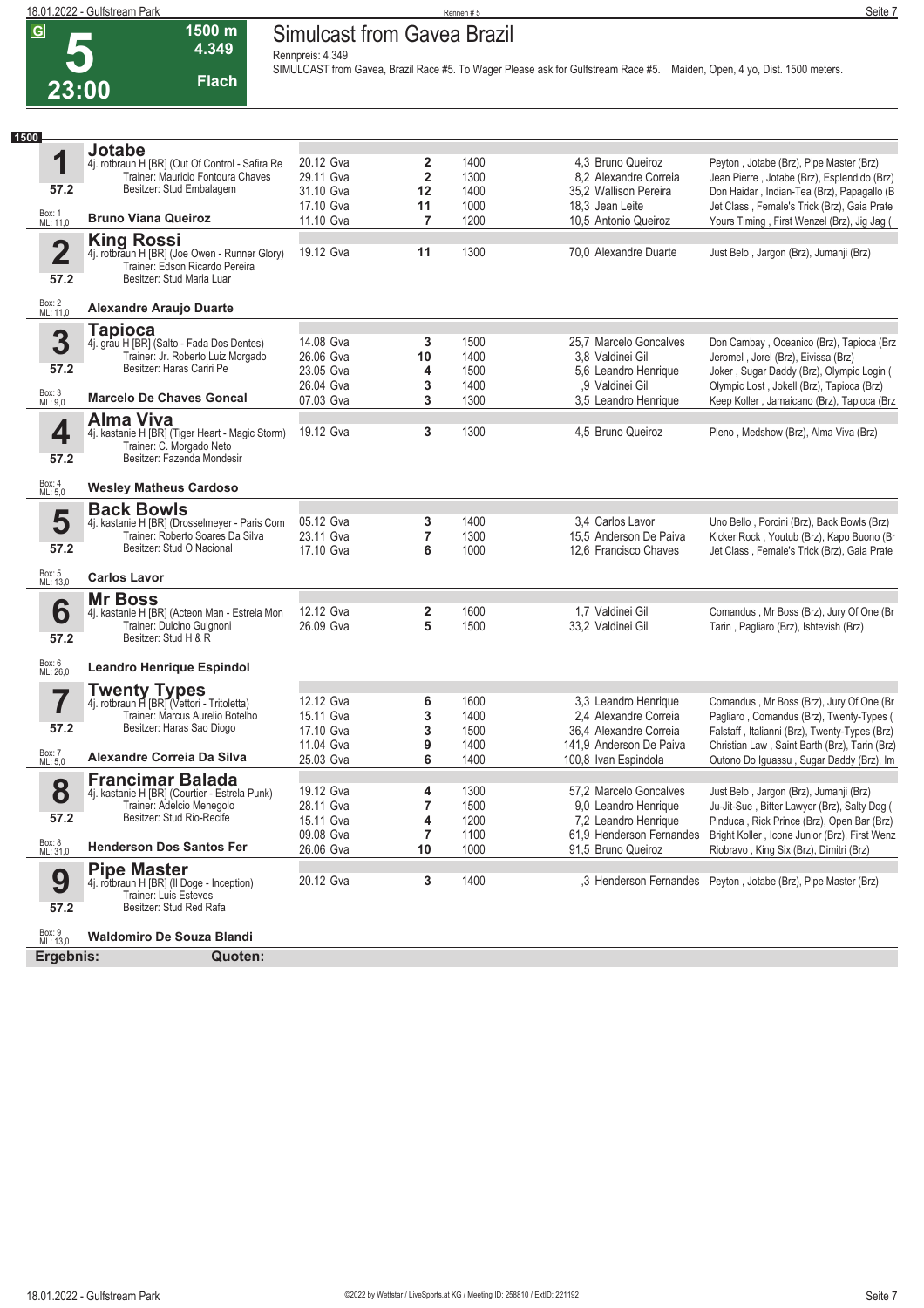### **Simulcast from Gavea Brazil**

**Rennpreis: 3.618**

**23:30 3.618 Flach**

**1500 m**

| SIMULCAST from Gavea, Brazil Race #6. To Wager Please ask for Gulfstream Race #6. Maiden, Open, 5 yo's & up, Dist. 1500 meters. |  |
|---------------------------------------------------------------------------------------------------------------------------------|--|
|---------------------------------------------------------------------------------------------------------------------------------|--|

| 1500                    |                                                                                     |                        |                         |      |                          |                                                |
|-------------------------|-------------------------------------------------------------------------------------|------------------------|-------------------------|------|--------------------------|------------------------------------------------|
|                         | <b>Dark Johannes</b>                                                                |                        |                         |      |                          |                                                |
| 1                       | 5j. rotbraun H [BR] (Pioneering - Querida Joan                                      | 08.11 Gva              | 3                       | 1400 | 3.9 Alex Mota            | Campeao Corunilha, Quero Vi (Brz), Dark J      |
|                         | Trainer: Luiz Felipe Fernandes                                                      | 12.10 Gva              | $\overline{7}$          | 1400 | 6.4 Jean Leite           | Caribbean Time, Zidane (Brz), Olympic Cla      |
| 58.1                    | Besitzer: Stud Guize                                                                | 17.08 Gva              | 10                      | 1300 | 2,8 Leandro Henrique     | Nico Do Iguassu, Fullpit (Brz), Furia Do Me    |
|                         |                                                                                     | 24.10 Gva              | 7                       | 1300 | 19,2 Jorge Ricardo       | Long Journey, Saint Paul d'Vence (Brz), Go     |
| Box: 1<br>ML: 5,0       | <b>Jean Pierre Leite</b>                                                            | 13.09 Gva              | $\overline{7}$          | 1500 | 8,1 Jorge Ricardo        | James Hill, Niobio (Brz), Niquel (Brz)         |
|                         | <b>Gracious Me</b>                                                                  |                        |                         |      |                          |                                                |
| $\overline{\mathbf{2}}$ | 5j. rotbraun S [BR] (Quick Road - Greater Trut                                      | 21.12 Gva              | $\overline{\mathbf{2}}$ | 1300 | 2.9 Alexandre Duarte     | Onore, Gracious Me (Brz), Henry Ford (Brz      |
|                         | Trainer: Edson Ricardo Pereira                                                      | 04.10 Gva              | $\overline{7}$          | 1400 | 7,2 Henderson Fernandes  | Jabacule, Jaquen H'ghar (Brz), Finally The     |
| 55.8                    | Besitzer: Haras Interlagos Ltda                                                     | 31.08 Gva              | 6                       | 1200 | 2.1 Breno Melo           | lanka Lee, Xote Das Meninas (Brz), On Tim      |
|                         |                                                                                     | 02.08 Gva              | 3                       | 1300 | 4.1 Waldomiro Blandi     | Old Man River, Avenue Style (Brz), Graciou     |
| Box: 2<br>ML: 4,0       | <b>Leandro Henrique Espindol</b>                                                    | 23.05 Gva              | 5                       | 1400 | 10,2 Jorge Ricardo       | Ordinary People, Clijsters (Brz), Jurema (Br   |
|                         | <b>Orelhas Pa</b>                                                                   |                        |                         |      |                          |                                                |
| 3                       | 5j. kastanie H [BR] (Going Somewhere - Italian                                      | 21.12 Gva              | 4                       | 1600 | 2.0 Acedenir Gulart      | Janja Maraca, Jo-Ann Royal (Brz), Whitehe      |
|                         | Trainer: Bruno Estaitte Ulloa                                                       | 07.12 Gva              | 2                       | 1400 | 3,1 Acedenir Gulart      | Olympic Nedawi, Orelhas Pa (Brz), Whiteh       |
| 58.1                    | Besitzer: Stud Sai Tirando                                                          | 08.11 Gva              | 3                       | 1400 | 9.2 Acedenir Gulart      | Algo Fantastic, Olympic Nedawi (Brz), Orel     |
|                         |                                                                                     | 24.10 Gva              | $\overline{\mathbf{2}}$ | 1500 | 5.3 Acedenir Gulart      | Omakase Osake, Orelhas Pa (Brz), Olympi        |
| Box: 3<br>ML: 7,0       | <b>Acedenir Gulart</b>                                                              | 04.10 Gva              | 3                       | 1400 | 5.3 Acedenir Gulart      | Olafur Eliasson, Oberosfera (Brz), Orelhas     |
|                         |                                                                                     |                        |                         |      |                          |                                                |
|                         | Jolly-Su                                                                            | 21.12 Gva              | 6                       | 1600 | 12.8 Wallison Pereira    |                                                |
| 4                       | 5j. kastanie S [BR] (Courtier - Joliesse)<br>Trainer: Orlando Martins Fernandes Jr. |                        |                         | 1400 |                          | Janja Maraca, Jo-Ann Royal (Brz), Whitehe      |
| 55.8                    | Besitzer: Luiz Carlos Cavalcanti Borge                                              | 07.12 Gva<br>22.11 Gva | 4                       |      | 10.7 Wallison Pereira    | Ontogo, Mystical Quality (Brz), Mermann G      |
|                         |                                                                                     |                        | $\overline{\mathbf{2}}$ | 1400 | 3.9 Wallison Pereira     | Irish Wind, Jolly-Su (Brz), Larissa (Brz)      |
| Box: 4<br>ML: 16,0      | <b>Bruno Viana Queiroz</b>                                                          | 01.11 Gva              | $\overline{\mathbf{2}}$ | 1300 | 7.4 Wallison Pereira     | Sarue, Jolly-Su (Brz), Iriskasim (Brz)         |
|                         |                                                                                     | 19.09 Gva              | 6                       | 1000 | 8,8 Jorge Ricardo        | Tica Blond, Irish Wind (Brz), Old Tulip (Brz)  |
|                         | <b>Outlet</b>                                                                       |                        |                         |      |                          |                                                |
| 5                       | 5j. rotbraun S [BR] (Gloria De Campeao - Jess                                       | 12.12 Gva              | 6                       | 1300 | .3 Waldomiro Blandi      | Ideia Campea, Over All (Brz), Jurema (Brz)     |
|                         | Trainer: Marcus Aurelio Botelho<br>Besitzer: Haras Nacional                         | 16.11 Gva              | $\overline{\mathbf{2}}$ | 1300 | 2,5 Waldomiro Blandi     | Caribbean Princess, Outlet (Brz), It's A Rai   |
| 55.8                    |                                                                                     | 06.06 Gva              | 5                       | 1000 | 1,5 Waldomiro Blandi     | Tixanir, Uva De Birigui (Brz), Itty Bitty(Brz) |
|                         |                                                                                     | 26.04 Gva              | $\overline{\mathbf{2}}$ | 1000 | .3 Waldomiro Blandi      | Lanvin, Outlet (Brz), Quematierras (Brz)       |
| Box: 5<br>ML: 4,0       | <b>Alexandre Araujo Duarte</b>                                                      | 16.11 Gva              | 5                       | 1300 | 2.6 Waldomiro Blandi     | Quick Gold, Olympic Karol (Brz), I Wanted      |
|                         | <b>Caraguata Do Sul</b><br>5j. rotbraun H [BR] (Redattore - Damax)                  |                        |                         |      |                          |                                                |
| 6                       |                                                                                     | 07.12 Gva              | 8                       | 1400 | 12,5 Henderson Fernandes | Olympic Nedawi, Orelhas Pa (Brz), Whiteh       |
|                         | <b>Trainer: Luis Esteves</b>                                                        | 30.08 Gva              | 8                       | 1400 | 9.0 Wilkley Xavier       | Hamilton, Kodiak King (Brz), Luke (Brz)        |
| 58.1                    | Besitzer: Stud Habeas Corpus                                                        |                        |                         |      |                          |                                                |
| Box: 6                  |                                                                                     |                        |                         |      |                          |                                                |
| ML: 9.0                 | <b>Henderson Dos Santos Fer</b>                                                     |                        |                         |      |                          |                                                |
|                         | Woodhead                                                                            |                        |                         |      |                          |                                                |
| 7                       | 5j. rotbraun W [BR] (Kodiak Kowboy - Mais Qu                                        | 13.12 Gva              | 4                       | 1300 | 5,7 Maikon Mesquita      | Orozco, Jo-Ann Royal (Brz), Determined (B      |
|                         | Trainer: Mauricio Fontoura Chaves                                                   | 06.11 Cri              | $\overline{7}$          | 1200 | 21,1 L. Souza            | Noble One, Olympic Jack (Brz), Veloso (Br      |
| 58.1                    | Besitzer: Zilmar Fraga Silva                                                        | 21.10 Cri              | 3                       | 1100 | 9.9 A Farias             | Nuclear Sunday, Noble One (Brz), Woodhe        |
|                         |                                                                                     | 19.08 Cri              | 5                       | 1000 | 18,4 H. Oliveira         | Welcome Tiger, Tiger Shrimp (Brz), Orizip (    |
| Box: 7<br>ML: 31,0      | Alexandre Correia Da Silva                                                          | 17.06 Cri              | 5                       | 1200 | 10,6 L. Conceicao        | Dicabron, Quattromori (Brz), Captain Thund     |
|                         | <b>Quick Survivor</b>                                                               |                        |                         |      |                          |                                                |
| 8                       | 5j. kastanie H [BR] (Quick Road - Carla Bruni)                                      | 21.12 Gva              | $\overline{\mathbf{2}}$ | 1500 | 3.5 Matheus Aquiar       | Zoom, Quick Survivor (Brz), Duck Dancer (      |
|                         | Trainer: Fabricio Borges                                                            | 07.12 Gva              | 8                       | 1500 | 2.6 Marcelo Goncalves    | Artillero, Neverre (Brz), Tactical Speed (Brz  |
| 58.1                    | Besitzer: Stud Versiani                                                             | 17.08 Gva              | 4                       | 1500 | 5.4 Carlos Lavor         | Awesome Poker, In Line Fire (Brz), Finally     |
|                         |                                                                                     | 27.07 Gva              | 3                       | 1500 | 3,7 Ivan Espindola       | Viande De Grison, Roda De Samba (Brz),         |
| Box: 8<br>ML: 5,0       | <b>Matheus Aguiar</b>                                                               | 20.07 Gva              | 3                       | 1600 | 35.7 Carlos Lavor        | Next To Next, Mystical Quality (Brz), Quick    |
| Ergebnis:               | Quoten:                                                                             |                        |                         |      |                          |                                                |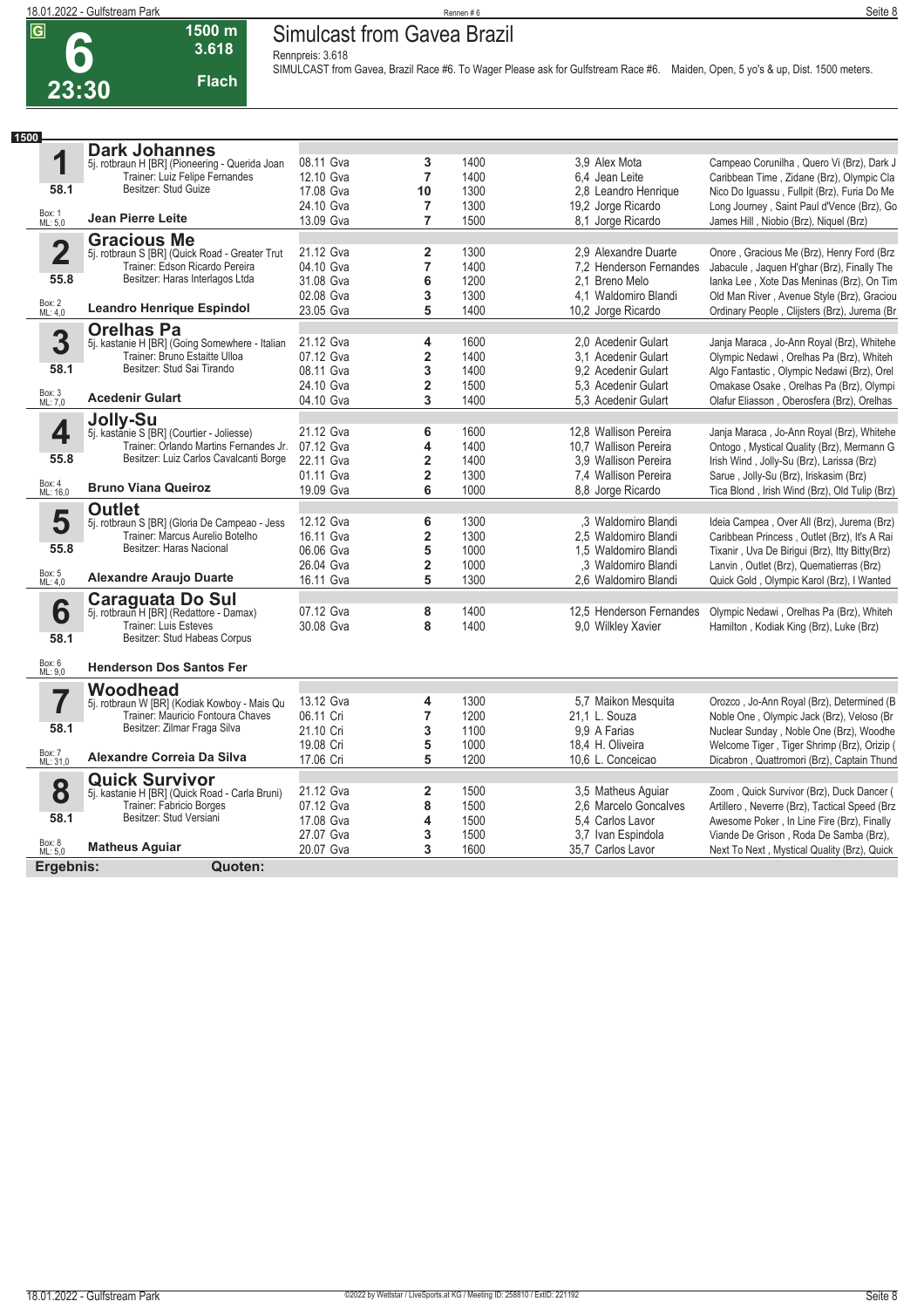**1**

Box: 1 ML: 31,0 **54.9**

Box: 2 ML: 16,0

Box: 3 ML: 21,0

**4**

**54.9**

**2**

**58.1**

**3**

**58.1**

**1500**

#### **Simulcast from Gavea Brazil**

**Rennpreis: 3.618**

**00:00**

**1500 m 3.618** 

| <b>Flach</b>                                   |           |   |      | SIMULCAST from Gavea, Brazil Race #7. To Wager Please ask for Gulfstream Race #7. Allowance, Open, 5 yo's & up, Dist. 1500 meters. |                                              |
|------------------------------------------------|-----------|---|------|------------------------------------------------------------------------------------------------------------------------------------|----------------------------------------------|
| 00                                             |           |   |      |                                                                                                                                    |                                              |
|                                                |           |   |      |                                                                                                                                    |                                              |
| <b>Saint Paul d'Vence</b>                      |           |   |      |                                                                                                                                    |                                              |
| 5j. rotbraun H [BR] (Mutasallil - Fire Heart)  | 27.12 Gva | 9 | 1500 | 23.9 Bruno Queiroz                                                                                                                 | Zanda, Il Campione (Brz), Mindfullness (Brz  |
| Trainer: Alvaro Emigdio Castillo               | 12.10 Gva | 5 | 1400 | 5,4 Antonio Queiroz                                                                                                                | Efetivo Bull, Il Campione (Brz), Jeromel (Br |
| Besitzer: Stud Chreem                          | 16.08 Gva | 5 | 1600 | 15,1 Leandro Henrique                                                                                                              | Jaguar Preto, Westbrook (Brz), Dark Bobby    |
|                                                | 19.07 Gva | 5 | 2100 | 9.1 Marcelo Goncalves                                                                                                              | Mapa Mundi, Capitao Barbosa (Brz), Corac     |
| <b>Francisco Igo Alves Chaves</b>              | 15.06 Gva | 1 | 1900 | .9 Valdinei Gil                                                                                                                    | Saint Paul d'Vence, Capitao Barbosa (Brz),   |
| <b>Mas Que Nada</b>                            |           |   |      |                                                                                                                                    |                                              |
| 6j. rotbraun H [BR] (First American - Inspire) | 23.11 Gva | 3 | 1500 | 11,0 Wesley Silva Cardoso                                                                                                          | Olympic Justin, Gold Force (Brz), Mas Que    |
| Trainer: Leonardo Jose Dos Reis                | 15.11 Gva | 9 | 1500 | 12,1 Bruno Queiroz                                                                                                                 | Magistrado, Olympicimpeachment (Brz), O      |
| Besitzer: Paulo Henrique F.De Araujo           | 17.10 Gva | 3 | 3000 | .9 Bruno Queiroz                                                                                                                   | Adicionado, Indigo Guerreiro (Brz), Mas Qu   |
|                                                | 19.09 Gva | 3 | 2500 | 13,4 Bruno Queiroz                                                                                                                 | Notavel, Olympic Impact (Brz), Mas Que N     |
| Angelo M. De Souza                             | 29.08 Gva | 3 | 1500 | 5.5 Alex Mota                                                                                                                      | Gold Force, Avanti Express (Brz), Mas Que    |
| Inglenook                                      |           |   |      |                                                                                                                                    |                                              |
| 6j. rotbraun H [BR] (Midshipman - Victoria Bea | 05.12 Gva | 7 | 1400 | 12,1 Leandro Henrique                                                                                                              | Olympic Juju, Olympic Justin (Brz), Genou (  |
| Trainer: Julio Cezar Castro Sampaio            | 08.11 Gva |   | 1400 | 2,6 Henderson Fernandes                                                                                                            | Inglenook, Gold Force (Brz), Apaixonado T    |
| Besitzer: Stud Divina Providencia              | 25.10 Gva | 4 | 1600 | 1.0 Valdinei Gil                                                                                                                   | Caribean, Demonio (Brz), Volare (Brz)        |
|                                                | 11.10 Gva | 1 | 1500 | 1.0 Henderson Fernandes                                                                                                            | Inglenook, Better Times (Brz), Caetano Da    |
| <b>Henderson Dos Santos Fer</b>                | 27.09 Gva | 3 | 1400 | 2.5 Valdinei Gil                                                                                                                   | Olympic Justin, Apaixonado Thunder (Brz),    |
| <b>Neguinho Adilio</b>                         |           |   |      |                                                                                                                                    |                                              |
| 5j. rotbraun H [BR] (Agnes Gold - Feia Que Do  | 19.12 Gva | 4 | 1600 | 11,6 Bruno Queiroz                                                                                                                 | Nepal, Oberyn (Brz), Avanti Express (Brz)    |
| <b>Trainer: Luis Esteves</b>                   | 28.11 Gva |   | 1600 | .6 Bruno Queiroz                                                                                                                   | Nequinho Adilio, Coracao De Leao (Brz), L    |
| Besitzer: Stud Eternamente Rio                 | 18.07 Gva | 9 | 1600 | 1,4 Maikon Mesquita                                                                                                                | Caribean, Keep Koller (Brz), Coracao De L    |
|                                                | 06.06 Gva |   | 1400 | 1.8 Bruno Queiroz                                                                                                                  | Neguinho Adilio, Nuit Noire (Brz), Avanti Ex |
| <b>Bruno Viana Queiroz</b>                     | 27.09 Gva | 1 | 1300 | ,8 Bruno Queiroz                                                                                                                   | Neguinho Adilio, Jeremy (Brz), Iron Kentuc   |
| <b>Our Captain Louis</b>                       |           |   |      |                                                                                                                                    |                                              |
| 5j. rotbraun H BR] (Gloria De Campeao - Don    | 12.12 Gva | 4 | 1400 | 3.0 Wilkley Xavier                                                                                                                 | Caribean, Gold Force (Brz), In Copa (Brz)    |
| Trainer: Jr. Roberto Luiz Morgado              | 08.11 Gva |   | 1300 | 2.6 Bruno Queiroz                                                                                                                  | Our Captain Louis, lalta (Brz), Regal Hespe  |
| Besitzer: Stud Ilse                            | 20.06 Gva | 5 | 1500 | 7.3 Henderson Fernandes                                                                                                            | Iron Kentucky, Nerd (Brz), Regal Hesperus    |
|                                                | 31.01 Gva |   | 1600 | 2.2 Alex Mota                                                                                                                      | Our Captain Louis, Novo Sol (Brz), Zabar's   |
| <b>Marcelo De Chaves Goncal</b>                | 29.11 Gya |   | 1600 | 9 Marcelo Soares                                                                                                                   | Our Cantain Louis Ribboninthesky (Rrz) N     |

|                    |                                                                             | 06.06 Gva |    | 1400 | 1.8 Bruno Queiroz       | Neguinho Adilio, Nuit Noire (Brz), Avanti Ex |
|--------------------|-----------------------------------------------------------------------------|-----------|----|------|-------------------------|----------------------------------------------|
| Box: 4<br>ML: 4,0  | <b>Bruno Viana Queiroz</b>                                                  | 27.09 Gva |    | 1300 | .8 Bruno Queiroz        | Neguinho Adilio, Jeremy (Brz), Iron Kentuc   |
|                    | <b>Our Captain Louis</b>                                                    |           |    |      |                         |                                              |
| 5                  | 5j. rotbraun H [BR] (Gloria De Campeao - Don                                | 12.12 Gva |    | 1400 | 3,0 Wilkley Xavier      | Caribean, Gold Force (Brz), In Copa (Brz)    |
|                    | Trainer: Jr. Roberto Luiz Morgado                                           | 08.11 Gva |    | 1300 | 2.6 Bruno Queiroz       | Our Captain Louis, Ialta (Brz), Regal Hespe  |
| 54.9               | Besitzer: Stud Ilse                                                         | 20.06 Gva | 5  | 1500 | 7.3 Henderson Fernandes | Iron Kentucky, Nerd (Brz), Regal Hesperus    |
|                    |                                                                             | 31.01 Gva |    | 1600 | 2.2 Alex Mota           | Our Captain Louis, Novo Sol (Brz), Zabar's   |
| Box: 5<br>ML: 4,0  | Marcelo De Chaves Goncal                                                    | 29.11 Gva |    | 1600 | ,9 Marcelo Soares       | Our Captain Louis, Ribboninthesky (Brz), N   |
|                    |                                                                             |           |    |      |                         |                                              |
| 6                  | <b>Long Journey</b><br>5j. rotbraun H [BR] (Pioneering - Mirabile Visu)     | 19.12 Gva | 5  | 1600 | 42.1 Wallison Pereira   | Ripped Jeans, Izzi Bizzi (Brz), Come Zip (B  |
|                    | Trainer: Jose Ferreira Reis                                                 | 28.11 Gva | 3  | 1600 | 34,6 Alexandre Correia  | Neguinho Adilio, Coracao De Leao (Brz), L    |
| 54.9               | Besitzer: Fernando Antonio Fontes Mo                                        | 14.11 Gva | 5  | 1500 | 10,9 Maikon Mesquita    | Iberis, Niquel (Brz), Duck Dancer (Brz)      |
|                    |                                                                             | 04.07 Gva |    | 1600 | 2,5 Maikon Mesquita     | Long Journey, Innocent Blood (Brz), Iberis ( |
| Box: 6<br>ML: 31,0 | <b>Maikon Mesquita</b>                                                      | 06.06 Gva | 3  | 1400 | 41,7 Maikon Mesquita    | In Copa, Comet Winner (Brz), Long Journe     |
|                    |                                                                             |           |    |      |                         |                                              |
| 7                  | <b>Olympicimpeachment</b><br>7j. kastanie H [BR] (Agnes Gold - Estrela Rio) | 05.12 Gva | 4  | 1400 | ,7 Wilkley Xavier       | Olympic Juju, Olympic Justin (Brz), Genou (  |
|                    | Trainer: Jaime Moniz Neto Barreto Ara                                       | 15.11 Gva | 2  | 1500 | 4,3 Wilkley Xavier      | Magistrado, Olympicimpeachment (Brz), O      |
| 58.1               | Besitzer: Reynaldo Reuters                                                  | 19.09 Gva | 3  | 1500 | 2.1 Wilkley Xavier      | Nepal, Bavaro Beach (Brz), Olympicimpeac     |
|                    |                                                                             | 15.08 Gva | 9  | 2000 | 8.0 Bernardo Pinheiro   | Wil Myers, Imperatore Pietro (Brz), Olympic  |
| Box: 7<br>ML: 35,0 | <b>Wilkley De Assis Xavier</b>                                              | 18.07 Gva | 5  | 1600 | 23.7 Bernardo Pinheiro  |                                              |
|                    |                                                                             |           |    |      |                         | Caribean, Keep Koller (Brz), Coracao De L    |
|                    | Genou                                                                       |           |    |      |                         |                                              |
| 8                  | 7j. rotbraun H [BR] (Put It Back - Really Winne                             | 13.12 Gva | 4  | 1400 | 4.1 Bruno Queiroz       | Caboclo K, Gotenks (Brz), Oitenta Por Hora   |
|                    | Trainer: Leonardo Jose Dos Reis                                             | 05.12 Gva | 3  | 1400 | 23.2 Bruno Queiroz      | Olympic Juju, Olympic Justin (Brz), Genou (  |
| 58.1               | Besitzer: Stud Vale Do Paraiso                                              | 23.11 Gva | 5  | 1500 | 3.3 Bruno Queiroz       | Olympic Justin, Gold Force (Brz), Mas Que    |
|                    |                                                                             | 14.11 Gva | 6  | 1600 | 10,0 Bruno Queiroz      | Nepal, Olympic Jhonsnow (Brz), Caribean (    |
| Box: 8<br>ML: 8,0  | <b>Victor Samuel Paraguacuto</b>                                            | 25.10 Gva | 5  | 1600 | 43,2 Matheus Aguiar     | Caribean, Demonio (Brz), Volare (Brz)        |
|                    | I Saw Everything                                                            |           |    |      |                         |                                              |
| 9                  | 5j. rotbraun H [BR] (Wild Event - Come And S                                | 12.12 Gva | 5  | 1400 | 7.0 Valdinei Gil        | Caribean, Gold Force (Brz), In Copa (Brz)    |
|                    | Trainer: Dulcino Guignoni                                                   | 07.11 Gva | 6  | 2400 | 1,1 Acedenir Gulart     | Olympic Impact, Olympic Kremlin (Brz), Os    |
| 58.1               | Besitzer: Stud H & R                                                        | 29.08 Gva |    | 1500 | 3.8 Valdinei Gil        | Gold Force, Avanti Express (Brz), Mas Que    |
|                    |                                                                             | 15.08 Gva | 12 | 1600 | 41,6 Valdinei Gil       | Dashing Court, Campelanda (Brz), Oceano      |
| Box: 9<br>ML: 5,0  | <b>Leandro Henrique Espindol</b>                                            | 25.07 Gva | 1  | 1400 | .8 Valdinei Gil         | I Saw Everything, Mas Que Nada (Brz), Gol    |
| Ergebnis:          | Quoten:                                                                     |           |    |      |                         |                                              |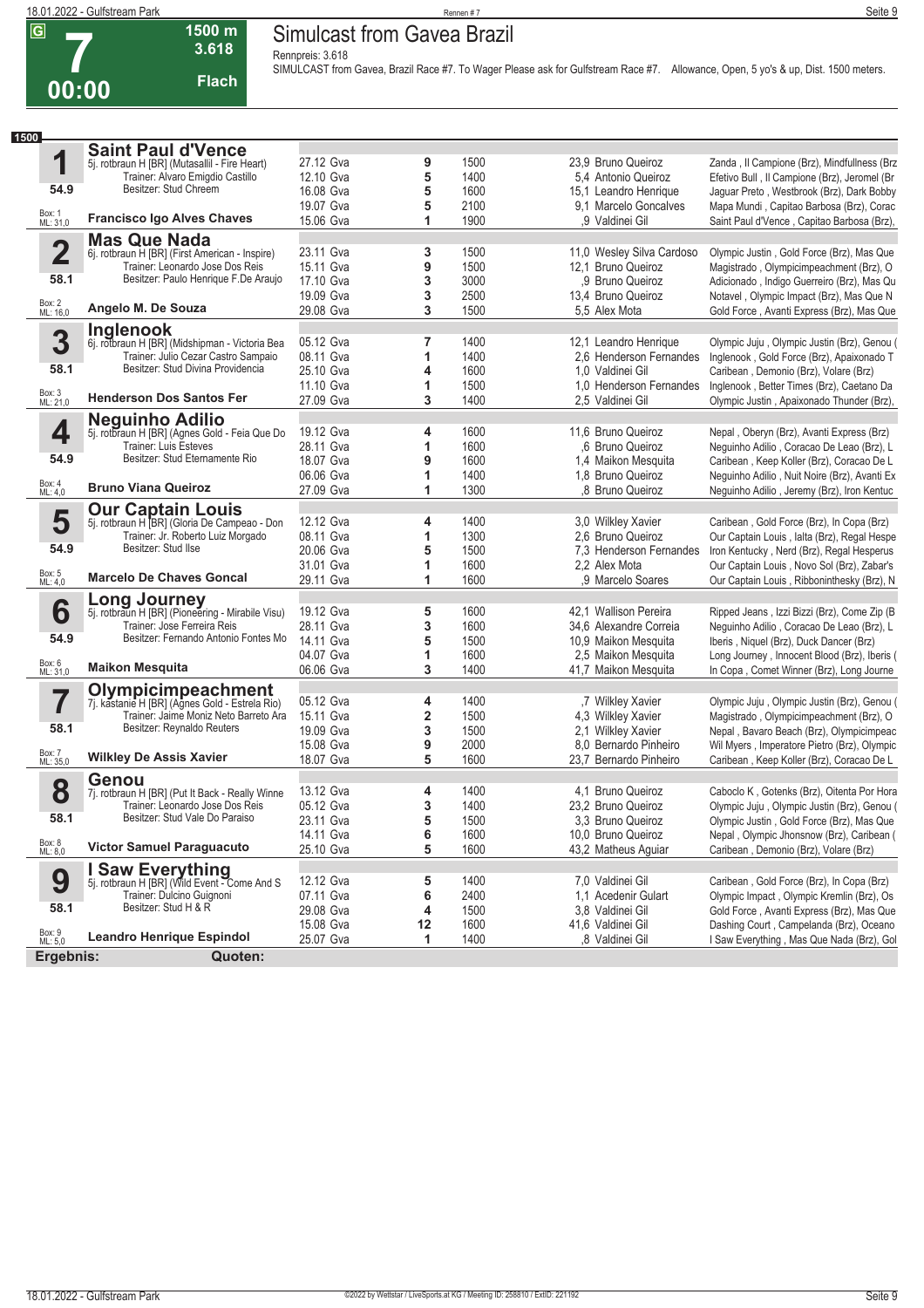|                                  | 18.01.2022 - Gulfstream Park                                                                                                                    |                                                        |                     | Rennen#8                     |                                                                                                                          | Seite 10                                                                                                                                                                           |
|----------------------------------|-------------------------------------------------------------------------------------------------------------------------------------------------|--------------------------------------------------------|---------------------|------------------------------|--------------------------------------------------------------------------------------------------------------------------|------------------------------------------------------------------------------------------------------------------------------------------------------------------------------------|
| $\overline{\mathsf{G}}$<br>00:30 | 1500 m<br>4.349<br><b>Flach</b>                                                                                                                 | <b>Simulcast from Gavea Brazil</b><br>Rennpreis: 4.349 |                     |                              | SIMULCAST from Gavea, Brazil Race #8. To Wager Please ask for Gulfstream Race #8. Maiden, Open, 4 yo, Dist. 1500 meters. |                                                                                                                                                                                    |
| 1500                             |                                                                                                                                                 |                                                        |                     |                              |                                                                                                                          |                                                                                                                                                                                    |
| 1<br>57.2                        | <b>McQueen</b><br>4j. rotbraun H [BR] (Acteon Man - Smartest Se<br>Trainer: Dulcino Guignoni<br>Besitzer: Stud H & R                            | 13.06 Gva                                              | 4                   | 1300                         | 30,2 Valdinei Gil                                                                                                        | Jackpot, And One (Brz), Youdobest (Brz)                                                                                                                                            |
| Box: 1<br>ML: 8,0                | <b>Victoria Dias Mota</b>                                                                                                                       |                                                        |                     |                              |                                                                                                                          |                                                                                                                                                                                    |
| $\overline{\mathbf{2}}$<br>57.2  | <b>Bitter Lawyer</b><br>4j. rotbraun H [BR] (Christine's Outlaw - Bill Of<br>Trainer: Marcus Aurelio Botelho<br>Besitzer: Haras Interlagos Ltda | 28.11 Gva<br>24.10 Gva                                 | 2<br>5              | 1500<br>1300                 | 1.0 Carlos Lavor<br>5.1 Valdinei Gil                                                                                     | Ju-Jit-Sue, Bitter Lawyer (Brz), Salty Dog (<br>Oasis Verde, Bextor (Brz), Kapo Buono (Br                                                                                          |
| Box: 2<br>ML: 35,0               | <b>Leandro Henrique Espindol</b>                                                                                                                |                                                        |                     |                              |                                                                                                                          |                                                                                                                                                                                    |
| 3<br>57.2                        | <b>Say You Say Me</b><br>4j. rotbraun H [BR] (Wild Event - Kissingafool)<br>Trainer: Ildefonso Coelho De Souza<br>Besitzer: Haras Doce Vale     | 06.12 Gva                                              | 4                   | 1000                         | 1.1 Claudinei Farias                                                                                                     | Dignus Prior, Storm Heart (Brz), Persiano (                                                                                                                                        |
| Box: 3<br>ML: 5,0                | <b>Claudinei Brum De Farias</b>                                                                                                                 |                                                        |                     |                              |                                                                                                                          |                                                                                                                                                                                    |
| 4<br>57.2                        | <b>Jazz Singer</b><br>4j. rotbraun H [BR] (Wild Event - Voice From)<br>Trainer: Arno Hodecker Junior<br>Besitzer: Stud Sylvio E Gisela          | 28.11 Gva<br>18.07 Gva                                 | 9<br>$\overline{7}$ | 1500<br>1600                 | 11.9 Waldomiro Blandi<br>9.1 Victoria Mota                                                                               | Ju-Jit-Sue, Bitter Lawyer (Brz), Salty Dog (<br>Sugar Daddy, Oceanico (Brz), Jacamin (Br                                                                                           |
| Box: 4<br>ML: 51,0               | <b>Carlos Lavor</b>                                                                                                                             |                                                        |                     |                              |                                                                                                                          |                                                                                                                                                                                    |
| 5<br>57.2                        | Jaeh<br>4j. rotbraun H [BR] (Out Of Control - Ripa Na<br>Trainer: Daniel Rogerio Peres<br>Besitzer: Stud Embalagem                              | 13.11 Cjd<br>30.10 Cjd<br>02.10 Cid<br>11.09 Cid       | 10<br>7<br>2<br>3   | 1600<br>1400<br>1400<br>1300 | 41,0 F. Larroque<br>,3 M. Ribeiro<br>5.3 M. Ribeiro<br>5,8 M. Ribeiro                                                    | Olympic Petrus, Flash Do Jaguarete (Brz),<br>Lo Sucessor, Hey Trick (Brz), Powder Milk (<br>Partido Alto, Jaeh (Brz), Angelina (Brz)<br>Punta Poderosa, Priceless Jewel (Brz), Jae |
| Box: 5<br>ML: 51,0               | <b>Matheus Aguiar</b>                                                                                                                           | 20.08 Cid                                              | 7                   | 1400                         | ,5 M. Ribeiro                                                                                                            | Pinallero Bike, Powder Milk (Brz), Phenome                                                                                                                                         |

| 57.2               | Besitzer: Stud Embalagem                                                                                                                    | 02.10 Cjd              | $\mathbf{2}$ | 1400         | 5.3 M. Ribeiro                  | Partido Alto, Jaeh (Brz), Angelina (Brz)                                                 |
|--------------------|---------------------------------------------------------------------------------------------------------------------------------------------|------------------------|--------------|--------------|---------------------------------|------------------------------------------------------------------------------------------|
| Box: 5<br>ML: 51,0 | <b>Matheus Aguiar</b>                                                                                                                       | 11.09 Cid<br>20.08 Cjd |              | 1300<br>1400 | 5,8 M. Ribeiro<br>.5 M. Ribeiro | Punta Poderosa, Priceless Jewel (Brz), Jae<br>Pinallero Bike, Powder Milk (Brz), Phenome |
| 6<br>57.2          | <b>Orlando Bloom</b><br>4j. rotbraun H [BR] (Hat Trick - Bernaise)<br>Trainer: Jr. Roberto Luiz Morgado<br>Besitzer: Haras Figueira Do Lago | 19.12 Gva              | 4            | 1300         | 10,2 Wesley Silva Cardoso       | Pleno, Medshow (Brz), Alma Viva (Brz)                                                    |
| Box: 6<br>ML: 6,0  | <b>Wesley Matheus Cardoso</b>                                                                                                               |                        |              |              |                                 |                                                                                          |
| 57.2               | <b>Oberon</b><br>4j. rotbraun H [BR] (Hat Trick - Ekans)<br>Trainer: Luis Esteves<br>Besitzer: Stud Eternamente Rio                         | 12.12 Gva              | 9            | 1600         |                                 | ,7 Henderson Fernandes Comandus, Mr Boss (Brz), Jury Of One (Br)                         |
| Box: 7<br>ML: 4,0  | <b>Bruno Viana Queiroz</b>                                                                                                                  |                        |              |              |                                 |                                                                                          |
| 8                  | <b>Ascot</b><br>4j. rotbraun H [BR] (Drosselmeyer - Naples)                                                                                 |                        |              |              |                                 |                                                                                          |
| 57.2               | Trainer: C. Morgado Neto<br>Besitzer: Fazenda Mondesir                                                                                      |                        |              |              |                                 |                                                                                          |
| Box: 8<br>ML: 6,0  | <b>Henderson Dos Santos Fer</b>                                                                                                             |                        |              |              |                                 |                                                                                          |
| 9<br>57.2          | <b>Aquarius</b><br>4j. kastanie H [BR] (Goldikovic - Uneverknow)<br>Trainer: Joelson Da Silva Pessanha<br>Besitzer: Stud Daltex             | 06.12 Gva              | 5            | 1000         |                                 | 12,1 Henderson Fernandes Dignus Prior, Storm Heart (Brz), Persiano (                     |

**Ergebnis: Quoten:**